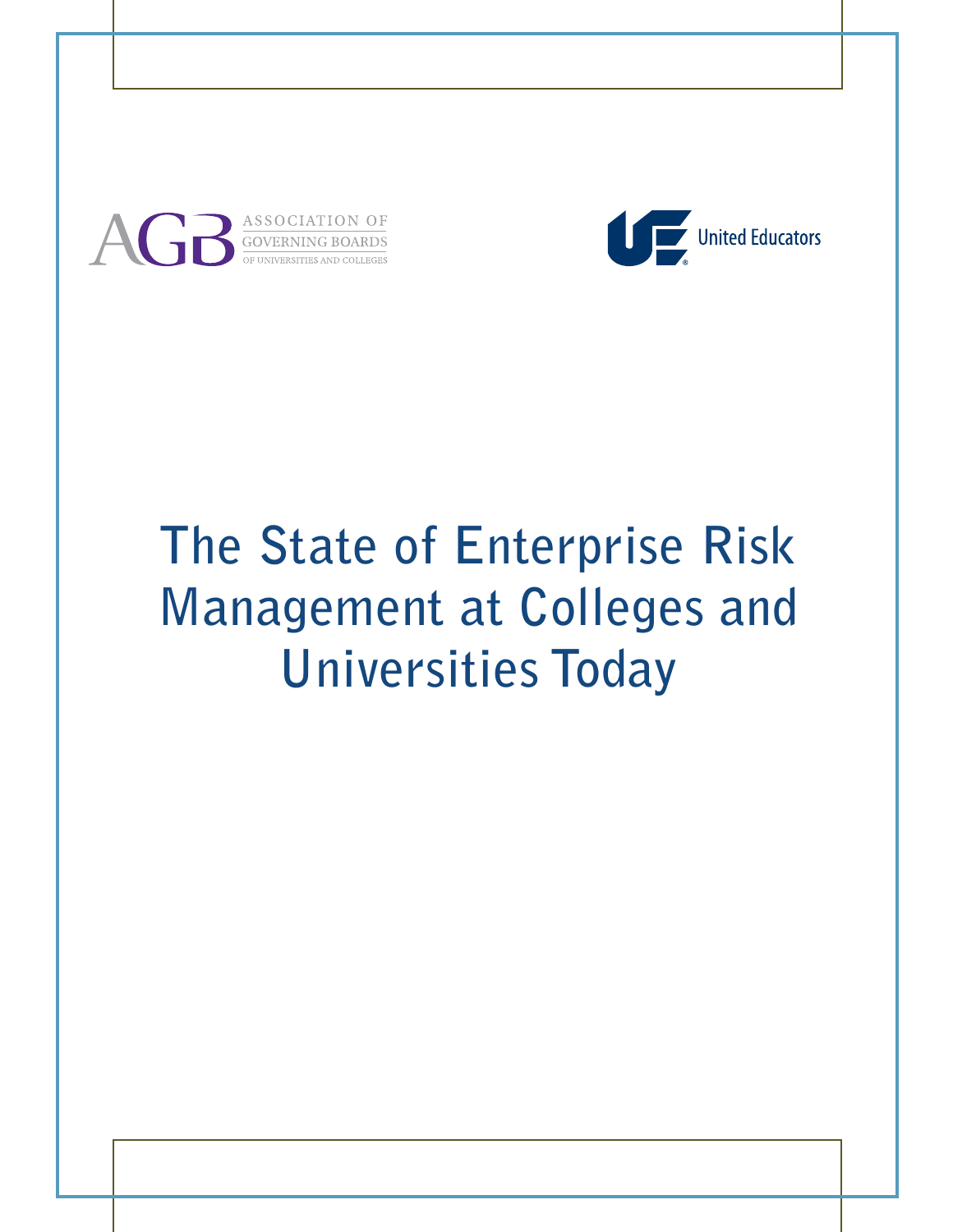For more than 80 years, the Association of Governing Boards of Universities and Colleges (AGB) has had one mission: to strengthen and protect this country's unique form of institutional governance through its research, services, and advocacy. Serving more than 1,200 member boards and 35,000 individuals, AGB is the only national organization providing university and college presidents, board chairs, trustees, and board professionals of both public and private institutions with resources that enhance their effectiveness. In accordance with its mission, AGB has developed programs and services that strengthen the partnership between the president and governing board; provide guidance to regents and trustees; identify issues that affect tomorrow's decision making; and foster cooperation among all constituencies in higher education.

United Educators (UE) is a licensed insurance company owned and governed by more than 1,150 member colleges, universities, independent schools, public school districts, public school insurance pools, and related organizations throughout the United States. UE was created to be "Education's Own Insurance Company" in 1987 on the recommendation of a national task force organized by the National Association of College and University Business Officers. UE's mandate is to provide long-term, stable alternatives to the cyclical unavailability and erratic pricing of commercial liability insurance. UE understands the special nature of education and is committed to reducing the overall cost of risk for its policyholders. UE members benefit from tailored coverages as well as value-added, education-specific services in claims and risk management. UE is Rated A (Excellent) by A.M. Best.

This publication is intended to inform discussion and aid in enterprise risk management for higher education. It is not intended as a substitute for legal advice or counsel.

Additional resources on this topic can be found in United Educator's [Risk Management Library a](http://www.ue.org/membersonly/member_login.asp?URL=/membersonly/member_library.asp?)nd in [Essentials of Risk Management,](http://www.agb.org/wmspage.cfm?parm1=602) part of AGB's Board Basics series.

*Copyright © 2009 by the Association of Governing Boards of Universities and Colleges, 1133 20th Street, NW, Suite 300, Washington, D.C. 20036 and United Educators, 2 Wisconsin Circle, 4th Floor, Chevy Chase, MD 20815.*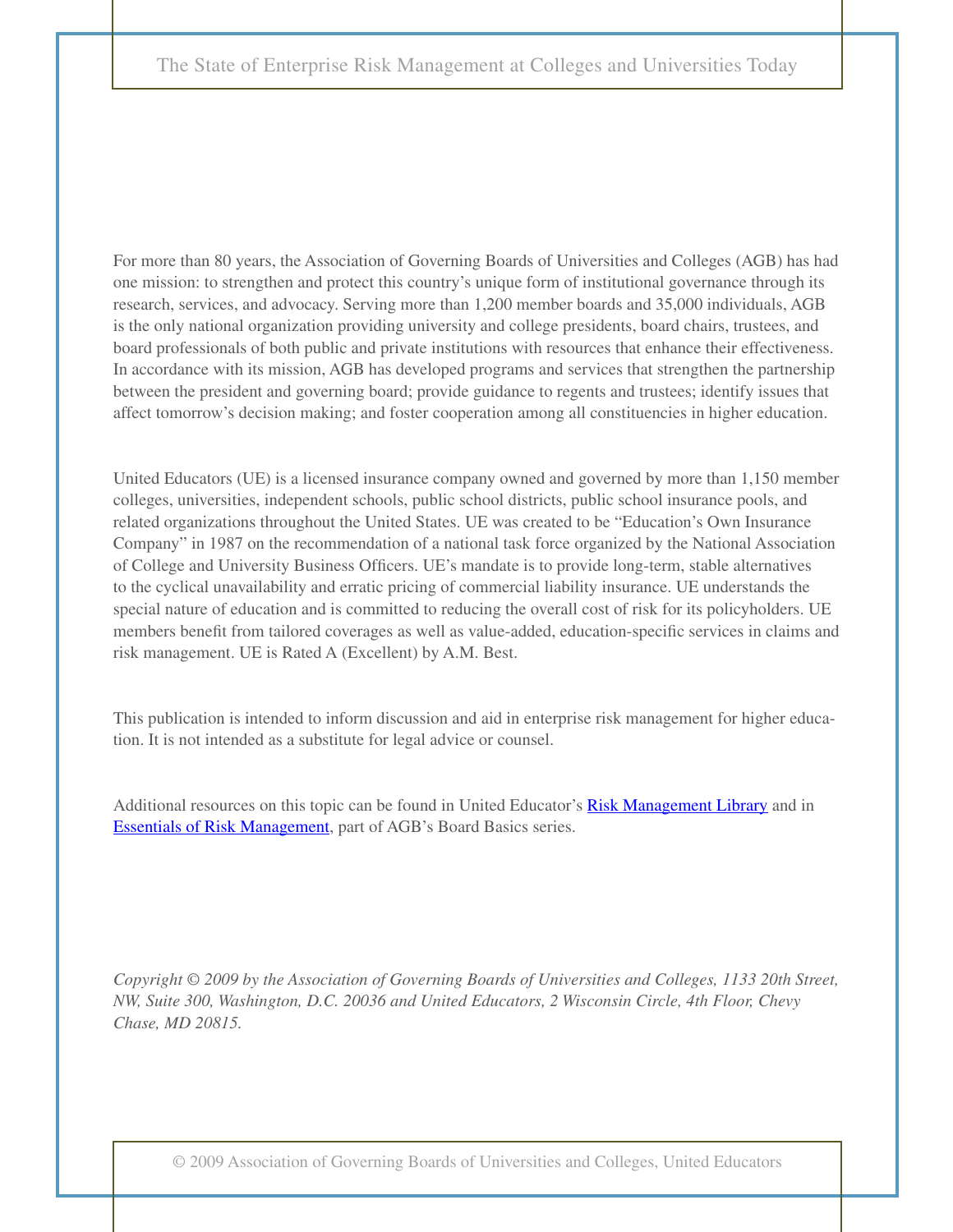# **Contents**

# **Survey on Enterprise Risk Management: Summary of Key Findings**

| Results |                      |
|---------|----------------------|
|         |                      |
|         |                      |
|         | 21                   |
|         | $\gamma_{\varDelta}$ |
|         |                      |

**Resources**......................................................................................................................................28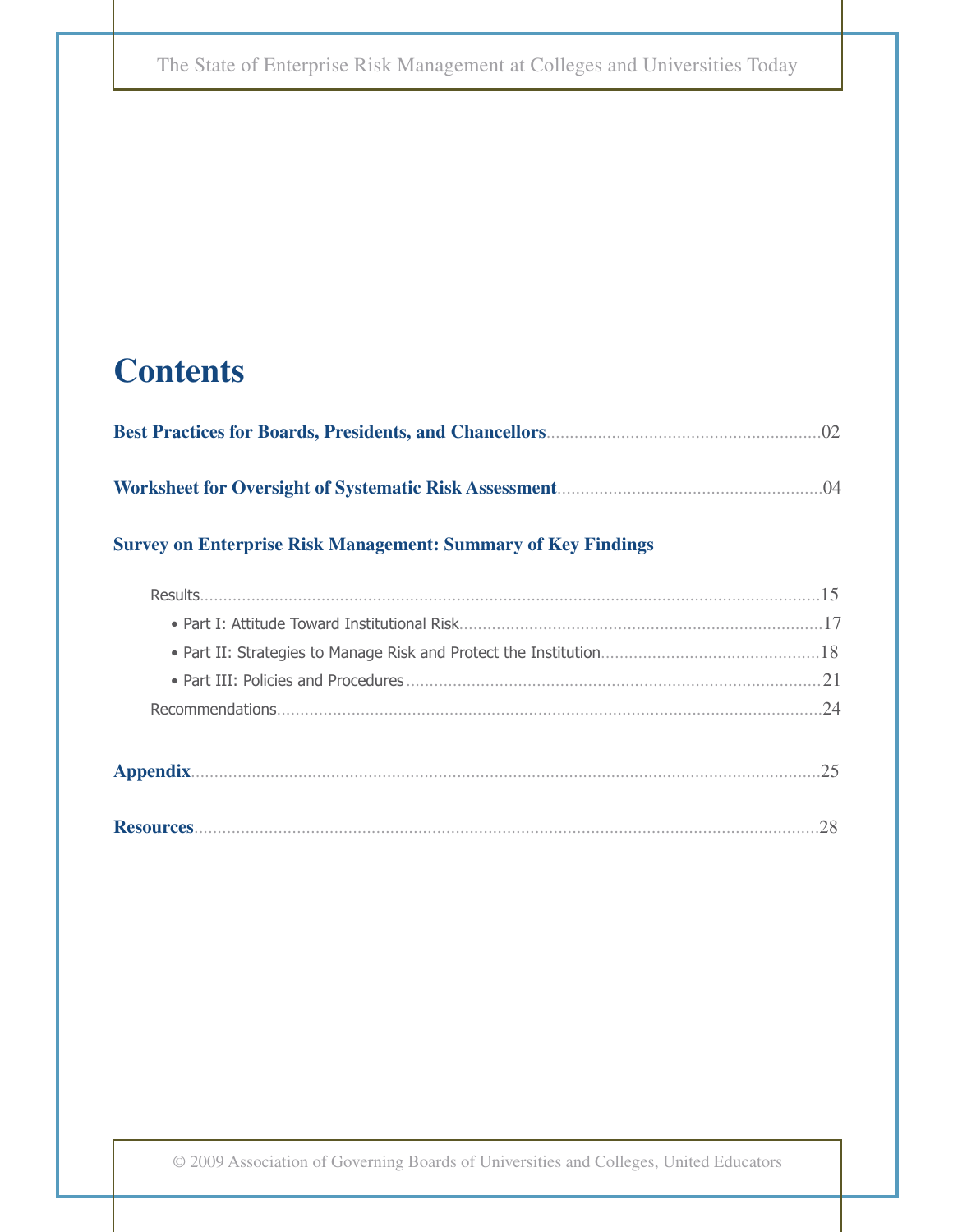# **Enterprise Risk Management: Best Practices for Boards, Presidents, and Chancellors**

In private industry, boards and chief executives routinely consider risk in strategic planning, but a new survey by the Association of Governing Boards and United Educators reveals that higher education is lagging behind in this important fiduciary responsibility. (A detailed summary of the survey results is available at [www.agb.org/research](http://www.agb.org/wmspage.cfm?parm1=1596) and at www.ue.org.) Key survey findings include:

- Sixty percent of respondents said their institutions do not use comprehensive, strategic risk assessment to identify major risks to mission success.
- Fewer than half of the respondents said they "mostly agree" with the statement, "Board members and senior administrators actively engage in discussions regarding institutional risks."
- Five percent of respondents said their institutions have exemplary practices for management of major risks to mission success.

College presidents<sup>\*</sup> and boards should collaborate in developing and overseeing a system for evaluating campus risks at the strategic level. Specific ways in which the board and president can support risk assessment are recommended in the following Best Practices and Action Steps.

## **Best Practices**

**1. Define risk broadly.** Traditionally, institutions focused on financial risks covered by insurance. Current thinking defines "risk" as any impediment to accomplishing institutional goals. In a 2000 report, the National Association of College and Business Officers (NACUBO) discussed the "new language of risk" and identified five types of risk: strategic, financial, operational, compliance, and reputational.

**2. Recognize both the opportunities and downsides of risk.** Many colleges focus only on the downsides of risk. In addition, they should weigh risks against potential rewards. All successful organizations take risks, and the most promising opportunities often involve heightened risk.

**3. Develop a culture of evaluating and identifying risk at multiple levels.** Presidents and board members rarely see the first warnings of risk. Institutions need to identify and assess risks regularly at multiple levels so that the most critical ones filter up to top decision-makers.

**4. Look at the total cost of risk.** Risk is not just about dollars and cents. Institutions must consider all the consequences of risk. For example, in a lawsuit over denial of tenure, there are litigation costs, but there are also non-monetary costs such as lost productivity, distraction from mission, and negative publicity.

**5. Boards and presidents should collaborate**. They need to engage in candid discussions at the strategic level. By working together, presidents and boards can fulfill their shared responsibility for ensuring the success of the mission and stability of the institution.

\* The term "president" includes both presidents and chancellors of higher education institutions.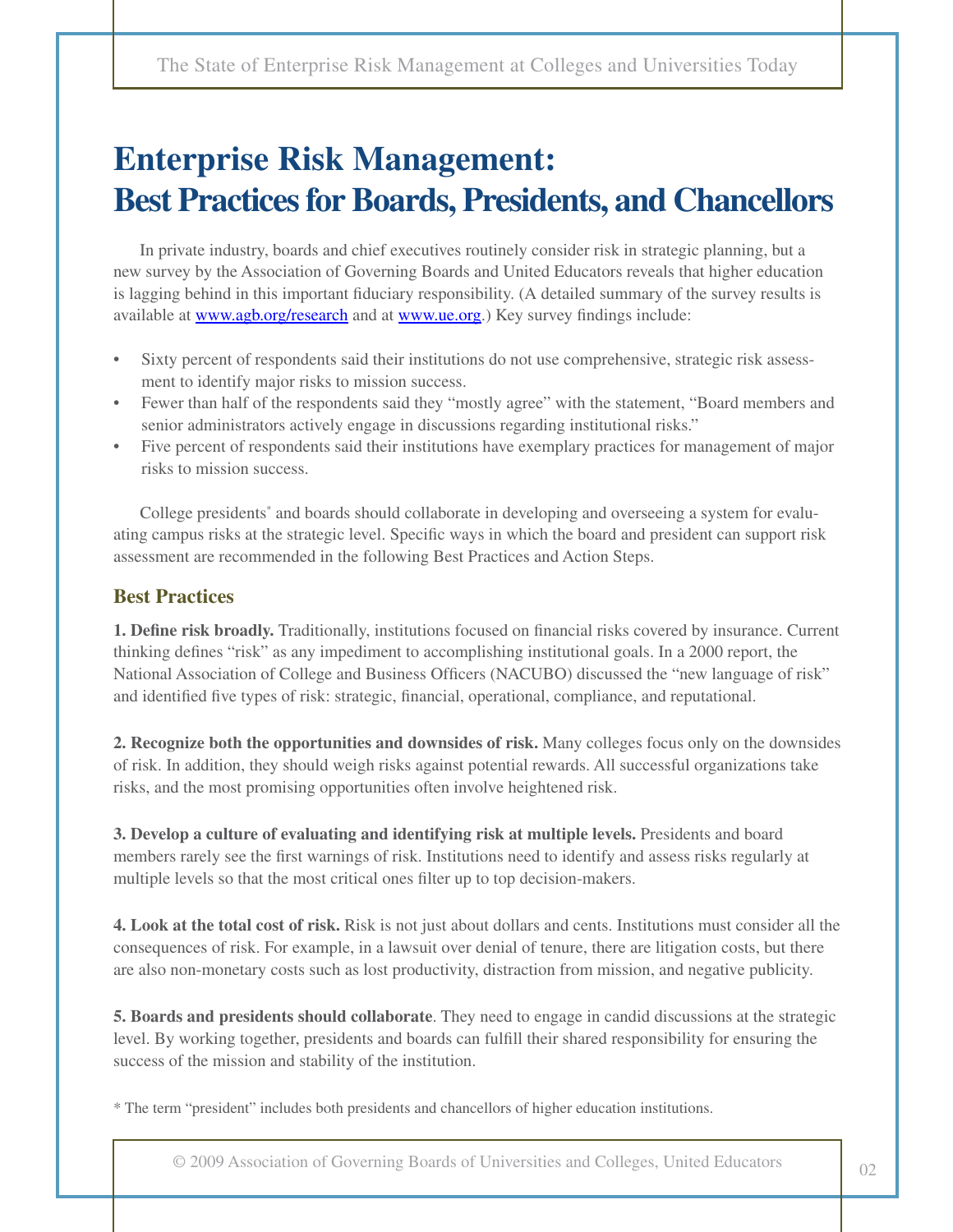### **Action Steps**

**1. Develop a disciplined process to consider risk in strategic discussions**. Most institutions monitor risk on an ad-hoc basis. Institutions need a disciplined process to ensure that mission-critical risks are elevated from the operational level to strategic discussions of institutional goals. For policy decisions, boards need to ensure that comprehensive risk assessment has occurred.

**2. Designate an owner of the risk identification process**. Risk identification is the first step of risk evaluation. To ensure the process moves forward, institutions should designate an administrator to oversee risk identification by every department throughout the institution. The right person will vary by institution and could be the president, chief financial officer, risk manager, chief auditor, or general counsel.

**3. Require all top administrators to prioritize risk.** Once identified, risks should be prioritized based on probability of occurrence and severity of impact.

**4. Sift through the prioritized risks to decide which ones warrant attention at the highest level.**  Boards and presidents need to monitor those risks that could interfere with strategic goals of the institution and establish tolerances for each risk. They should limit the number of risks monitored so that top risks receive sufficient discussion.

**5. Require annual written reports on each high-priority risk being monitored**. Annual written reports ensure that administrators stay focused. In addition, they allow boards and presidents to monitor progress in managing key risks.

**6. Re-assess priority risks at the board level at least once a year.** An institution's environment is constantly changing. At least once a year, the board and president need to determine which risks are emerging, and which ones can come off the priority list.

**7. Look for blind spots**. At least once a year, boards and presidents need to ask, what downside risks are we leaving out, and what opportunities are we missing? Imagine the unimaginable—a flood that closes your campus for a year, a student killing more than 30 classmates, a 20 percent drop in the stock market in one week. All of these "unimaginable" events have occurred.

**8. Move risk identification deeper into the institution each year**. Many serious risks are first spotted by employees without fancy titles. Who at an institution would first know that campus buildings are developing mold problems, a donor database has security flaws, or a student is becoming dangerous to others?

**9. Keep repeating the process**. Risk management is not a one-time endeavor. Boards and presidents need a dynamic approach to protect the institution from mission-critical risks and take advantage of emerging opportunities. Most institutions focus on downside risks in the beginning and then move to opportunities as their risk-management processes become more advanced.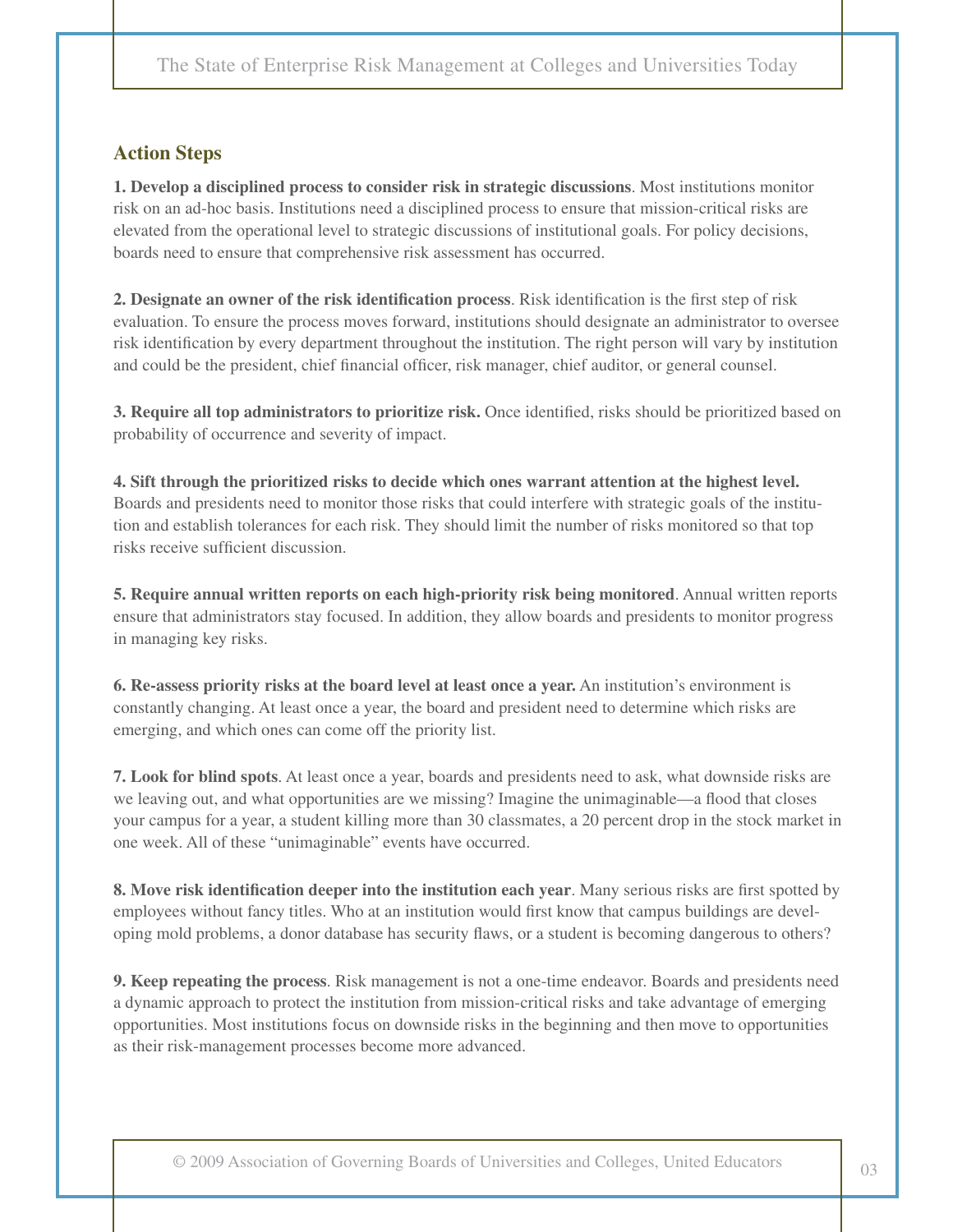# **Worksheet for Oversight of Systematic Risk Assessment**

#### **Overview**

This worksheet is designed to help boards, presidents\* , and other higher education leaders begin the process of systematic risk assessment by determining which areas of potential risk are the most urgent. After deciding which risk areas need immediate attention, the board and president should delegate those areas to subject matter experts to identify specific risks that require top-level attention. During the first years of the process, a college should focus on downside risks, gradually expanding the number of risk areas assessed. After the process becomes institutionalized and more advanced, an institution can begin to focus on upside risks and opportunities.

#### **Contents of the Worksheet**

The worksheet contains approximately 80 risk areas in four categories: operational, financial, compliance, and board governance. The worksheet is not comprehensive. It serves as a starting point by compiling risk areas drawn from assessments performed by numerous colleges and universities. Within each category, the worksheet contains space for institutions to add risk areas unique to their institutions.

#### **Instructions for Using the Worksheet**

The president and the board, through appropriate board committees, should review each of the areas in the checklist and assign them one of four urgency ratings in the middle column:

- 1 Risk area needs immediate assessment
- 2 Risk area to assess over the mid-term
- 3 Risk area to assess over the long-term
- NA Risk area not applicable to the institution

In deciding which risk areas to assess first, boards and presidents should consider the following questions:

- Which areas worry you most?
- Which areas have generated problems that could have been prevented?
- Which areas have caused problems for peer institutions?
- Which areas have the greatest potential for mitigation?
- In which areas do you or the institution lack sufficient information to make an informed assessment?

An institution should not assess more than 15 risk areas in the first year. Many systematic risk management efforts have stalled or failed because institutions attempted too much in the beginning. The president, after consulting with top administrators, should delegate responsibility for each urgent risk area

\* The term "president" includes both presidents and chancellors for the purposes of this worksheet.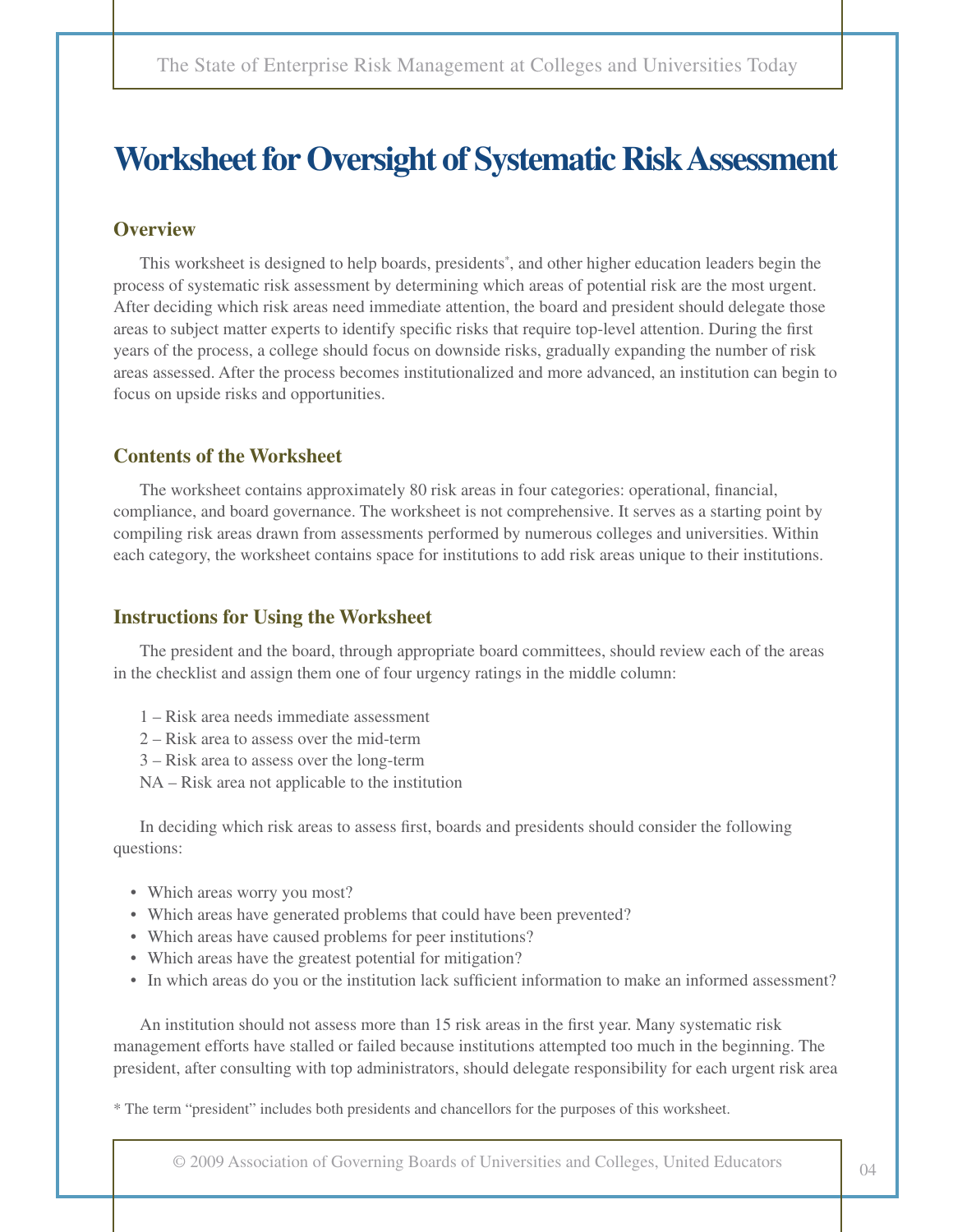to a subject-area expert on campus and list that person in the column on the right. If the institution lacks expertise in an important risk area, it has discovered a serious information gap that must be filled either by hiring someone with the necessary skills or retaining an outside consultant.

The subject area experts, perhaps assisted by teams, should assign a priority ranking to the most critical risks in each area, based on probability of occurrence and severity of impact and determine which risks warrant elevated attention. The appendix contains three examples of analysis that subject area experts could perform. The first two examples were developed by the University of Washington and focus on risk identification. The final example, developed by United Educators, illustrates both risk identification and a basic method for risk prioritization. The examples show that there are multiple ways to achieve the same objective. Institutions should choose a method that best fits their needs and resources.

The final steps are for the board and president to review the highest priority risks identified by subject area experts, decide which risks pose the greatest threats to the institution's strategic goals, and develop a procedure for monitoring efforts to mitigate them. For the most serious risks, the board should receive a written update at least once a year.

| <b>Facilities</b>         |   | <b>Urgency Rating</b> |                         |           | <b>Person to Assess</b> |
|---------------------------|---|-----------------------|-------------------------|-----------|-------------------------|
|                           | 1 | $\overline{2}$        | $\overline{\mathbf{3}}$ | <b>NA</b> | (If rated $(1")$        |
| Accessibility             |   |                       |                         |           |                         |
| Auto/Fleet                |   |                       |                         |           |                         |
| Disaster preparedness     |   |                       |                         |           |                         |
| Maintenance and condition |   |                       |                         |           |                         |
| Outsourcing               |   |                       |                         |           |                         |
| Pollution                 |   |                       |                         |           |                         |
| Safety                    |   |                       |                         |           |                         |
| Security                  |   |                       |                         |           |                         |
| Transportation            |   |                       |                         |           |                         |

#### **Operational Risk Areas**

**Additional Facilities Risk Areas:**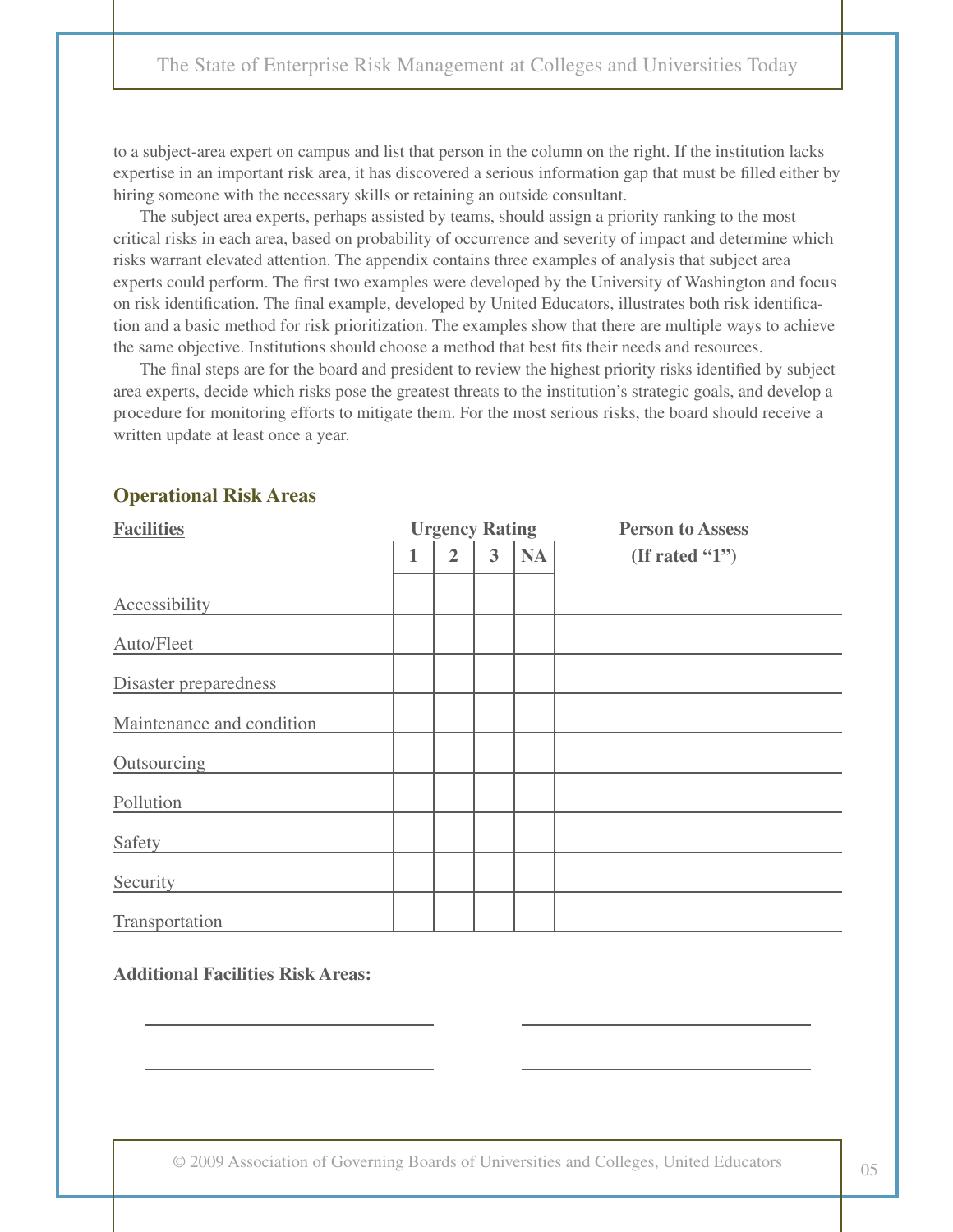| <b>Academic Affairs</b>                        |              | <b>Urgency Rating</b> |                |           | <b>Person to Assess</b> |
|------------------------------------------------|--------------|-----------------------|----------------|-----------|-------------------------|
|                                                | $\mathbf{1}$ | $\overline{2}$        | $\overline{3}$ | <b>NA</b> | (If rated $(1")$        |
| Academic freedom                               |              |                       |                |           |                         |
| Academic quality                               |              |                       |                |           |                         |
| Accreditation                                  |              |                       |                |           |                         |
| Joint programs                                 |              |                       |                |           |                         |
| Distance learning                              |              |                       |                |           |                         |
| Faculty conflict of interest                   |              |                       |                |           |                         |
| Graduation rates/<br>student learning outcomes |              |                       |                |           |                         |
| Grievance procedures                           |              |                       |                |           |                         |
| Promotion and tenure                           |              |                       |                |           |                         |
| Recruitment/competition                        |              |                       |                |           |                         |

#### **Additional Academic Affairs Risk Areas:**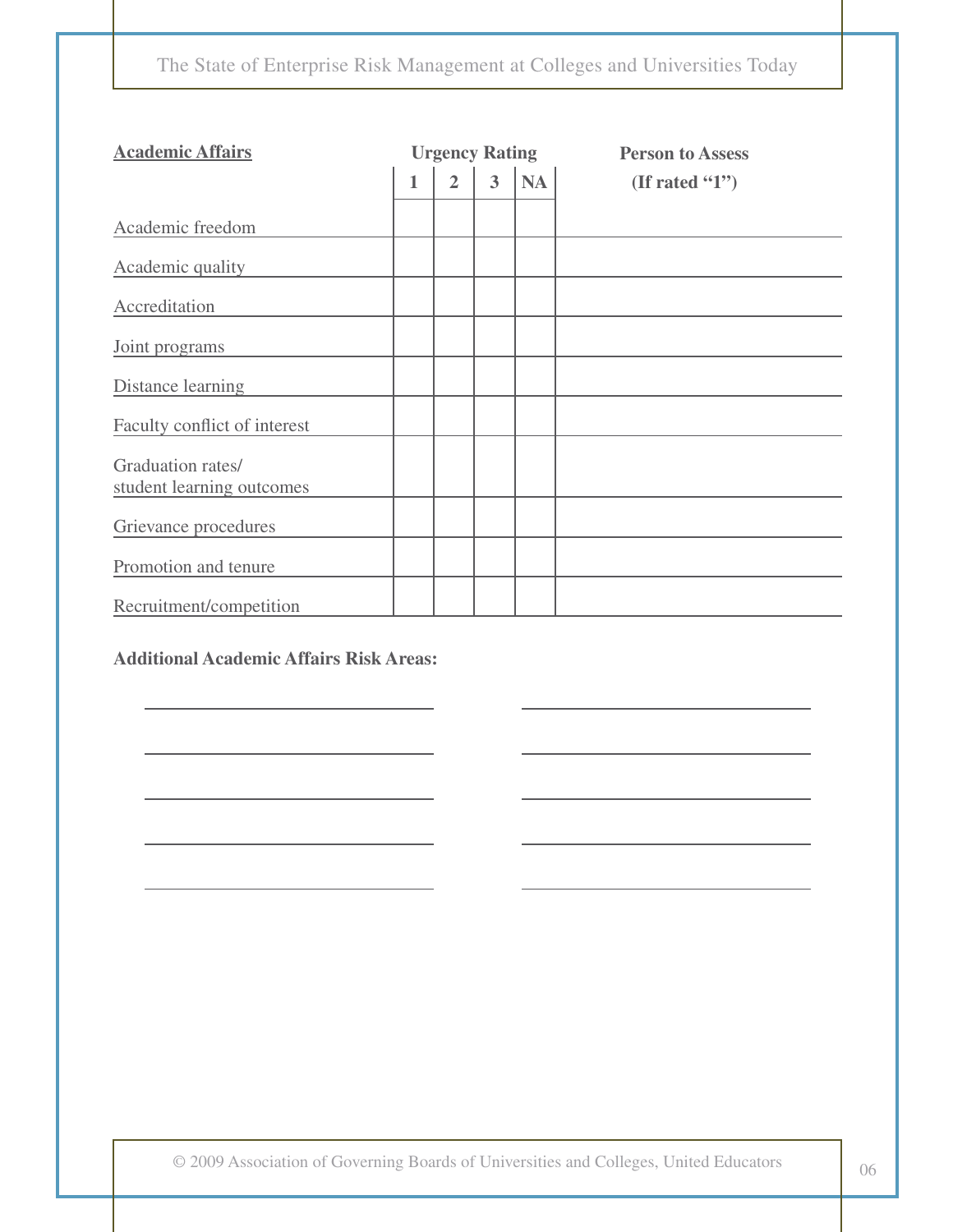| <b>External Relations</b>    |   | <b>Urgency Rating</b> |   |           | <b>Person to Assess</b> |
|------------------------------|---|-----------------------|---|-----------|-------------------------|
|                              | 1 | $\overline{2}$        | 3 | <b>NA</b> | (If rated $(1")$        |
| Alumni relations             |   |                       |   |           |                         |
| Community relations          |   |                       |   |           |                         |
| Compliance with donor intent |   |                       |   |           |                         |
| Crisis communications plan   |   |                       |   |           |                         |
| Sale of donated property     |   |                       |   |           |                         |
| Gift acceptance policies     |   |                       |   |           |                         |
| Naming policies              |   |                       |   |           |                         |
| Officer codes of conduct     |   |                       |   |           |                         |
| Relationships with vendors   |   |                       |   |           |                         |

### **Additional External Relations Risk Areas:**

© 2009 Association of Governing Boards of Universities and Colleges, United Educators <sup>07</sup>

 $\overline{\phantom{0}}$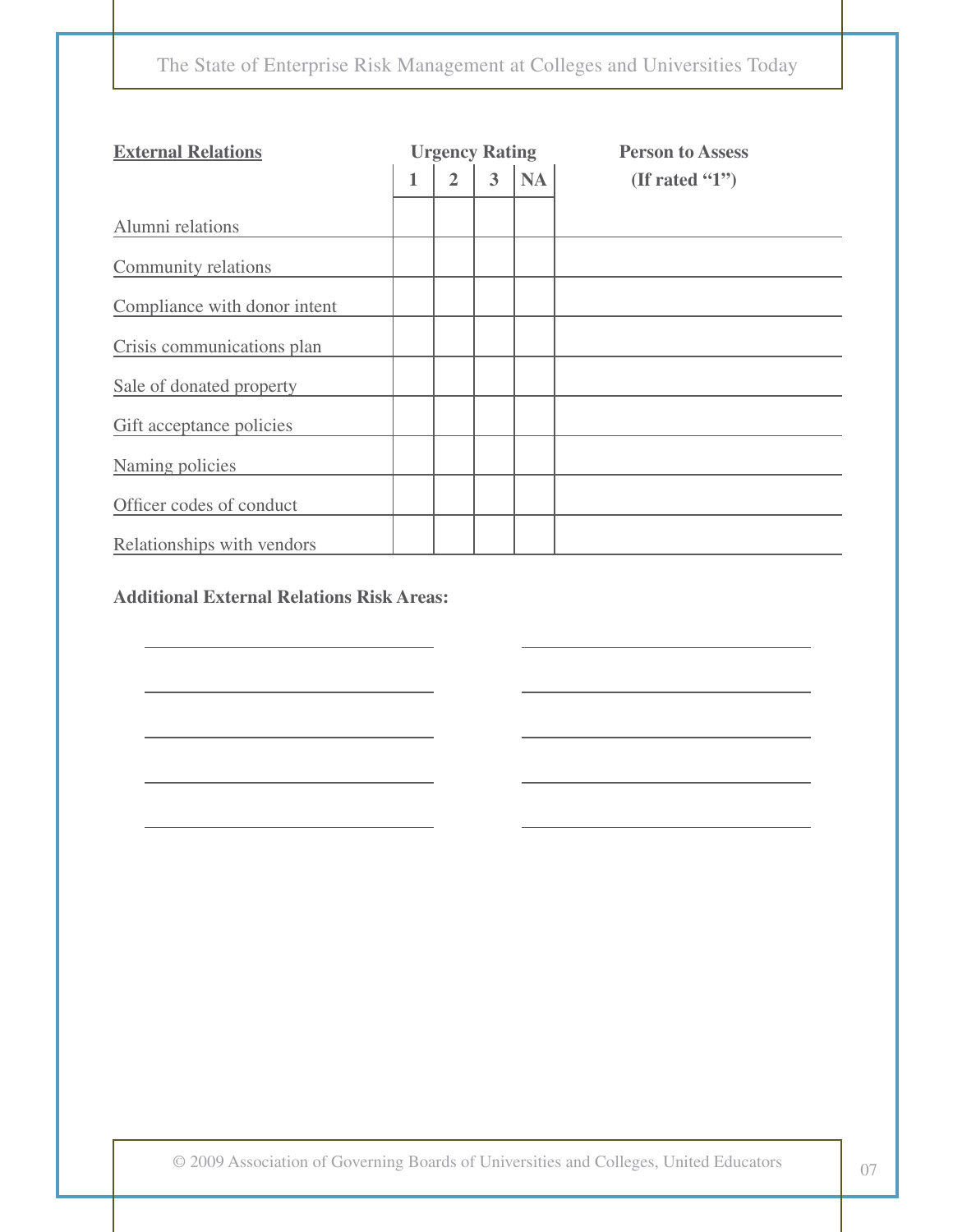| <b>Human Resources</b>        | <b>Urgency Rating</b> |                |   |           | <b>Person to Assess</b> |
|-------------------------------|-----------------------|----------------|---|-----------|-------------------------|
|                               | 1                     | $\overline{2}$ | 3 | <b>NA</b> | (If rated "1")          |
| Affirmative action            |                       |                |   |           |                         |
| <b>Background</b> checks      |                       |                |   |           |                         |
| <b>Benefits</b>               |                       |                |   |           |                         |
| Code of conduct               |                       |                |   |           |                         |
| Employee handbook             |                       |                |   |           |                         |
| Employee retention            |                       |                |   |           |                         |
| <b>Executive succession</b>   |                       |                |   |           |                         |
| Grievance procedure           |                       |                |   |           |                         |
| Harassment prevention         |                       |                |   |           |                         |
| Labor relations               |                       |                |   |           |                         |
| Non-discrimination            |                       |                |   |           |                         |
| Performance evaluation        |                       |                |   |           |                         |
| Sexual molestation prevention |                       |                |   |           |                         |
| <b>Termination procedures</b> |                       |                |   |           |                         |
| Workplace safety              |                       |                |   |           |                         |

**Additional Human Resources Risk Areas:**

© 2009 Association of Governing Boards of Universities and Colleges, United Educators <sup>08</sup>

 $\overline{\phantom{0}}$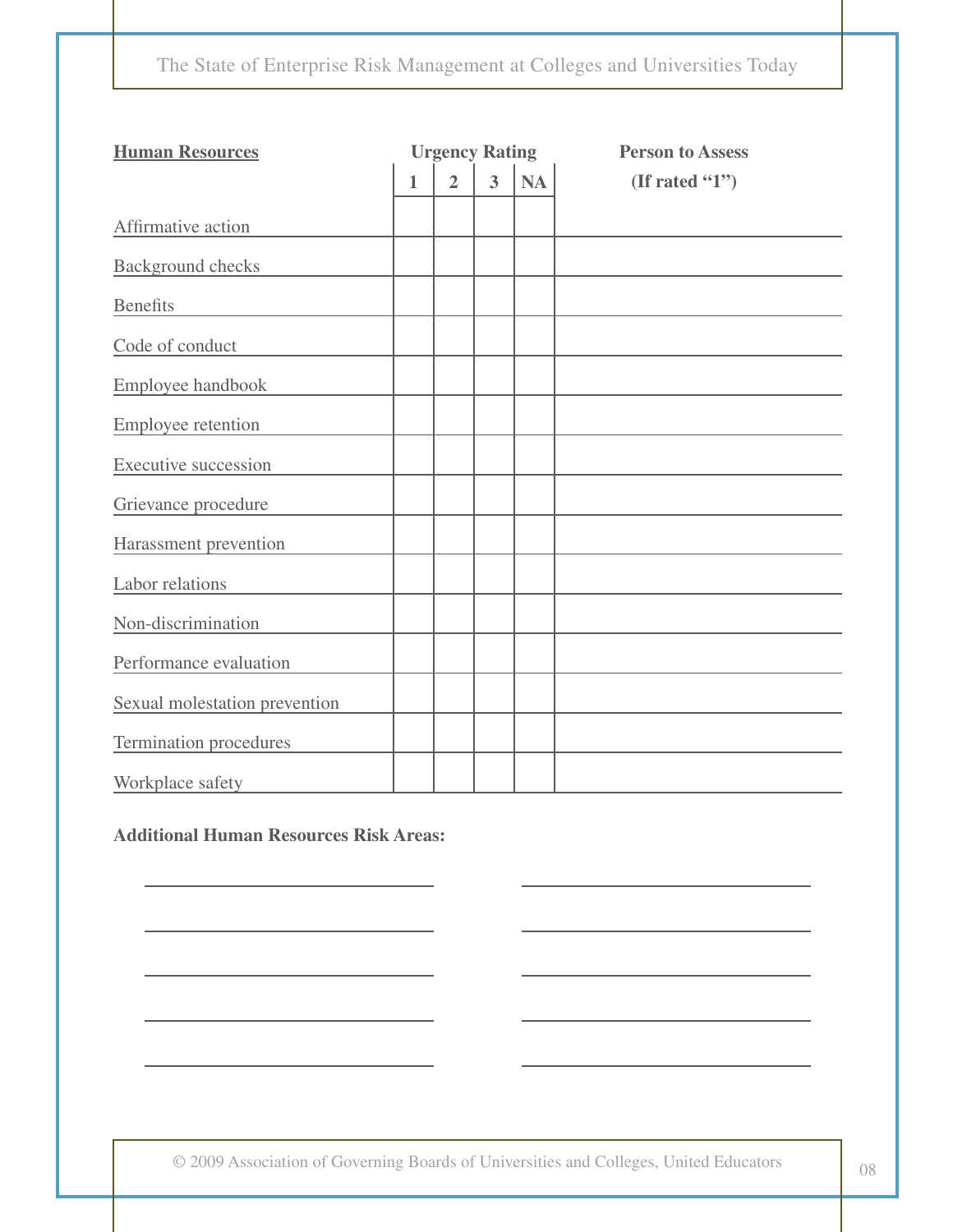| <b>Information Technology</b> | <b>Urgency Rating</b> |                |                |           | <b>Person to Assess</b> |
|-------------------------------|-----------------------|----------------|----------------|-----------|-------------------------|
|                               | 1                     | $\overline{2}$ | $\overline{3}$ | <b>NA</b> | (If rated $(1")$        |
| <b>Back-up procedures</b>     |                       |                |                |           |                         |
| Communications systems        |                       |                |                |           |                         |
| Cyber liability               |                       |                |                |           |                         |
| Data protection               |                       |                |                |           |                         |
| End-user training             |                       |                |                |           |                         |
| Incident response             |                       |                |                |           |                         |
| Network integrity             |                       |                |                |           |                         |
| Privacy                       |                       |                |                |           |                         |
| Security                      |                       |                |                |           |                         |
| Staffing and support          |                       |                |                |           |                         |
| System capacity               |                       |                |                |           |                         |

### **Additional Information Technology Risk Areas:**

© 2009 Association of Governing Boards of Universities and Colleges, United Educators <sup>09</sup>

 $\overline{\phantom{0}}$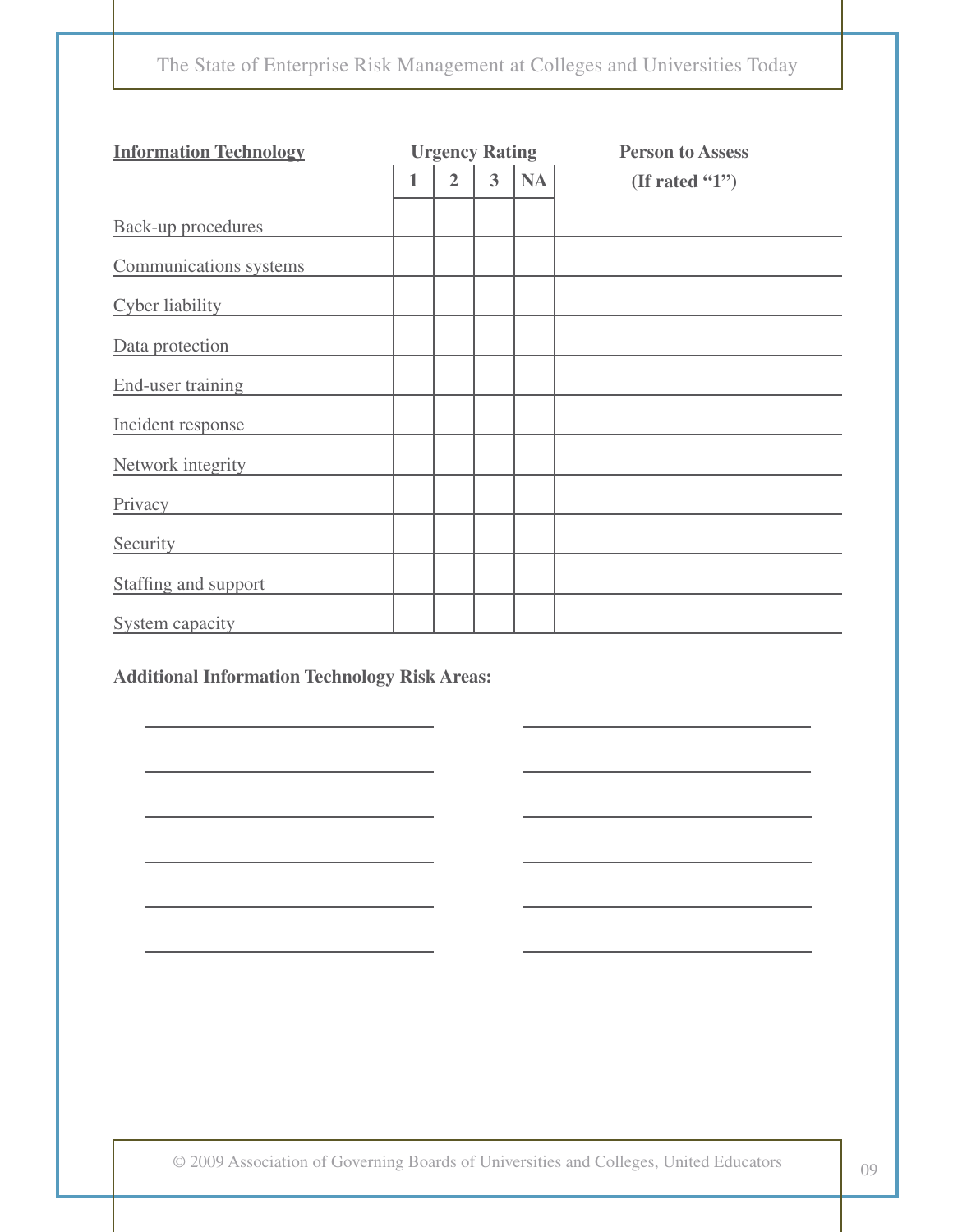| <b>Research</b>                        |              | <b>Urgency Rating</b> |                |    | <b>Person to Assess</b> |
|----------------------------------------|--------------|-----------------------|----------------|----|-------------------------|
|                                        | $\mathbf{1}$ | $\overline{2}$        | $\overline{3}$ | NA | (If rated $(1")$        |
| Accounting                             |              |                       |                |    |                         |
| Animal research                        |              |                       |                |    |                         |
| Clinical research                      |              |                       |                |    |                         |
| Environmental and lab safety           |              |                       |                |    |                         |
| Hazardous materials                    |              |                       |                |    |                         |
| Human subjects                         |              |                       |                |    |                         |
| Lab safety                             |              |                       |                |    |                         |
| Patenting                              |              |                       |                |    |                         |
| Security                               |              |                       |                |    |                         |
| <b>Technology Transfer</b>             |              |                       |                |    |                         |
| <b>Additional Research Risk Areas:</b> |              |                       |                |    |                         |

 $\overline{\phantom{a}}$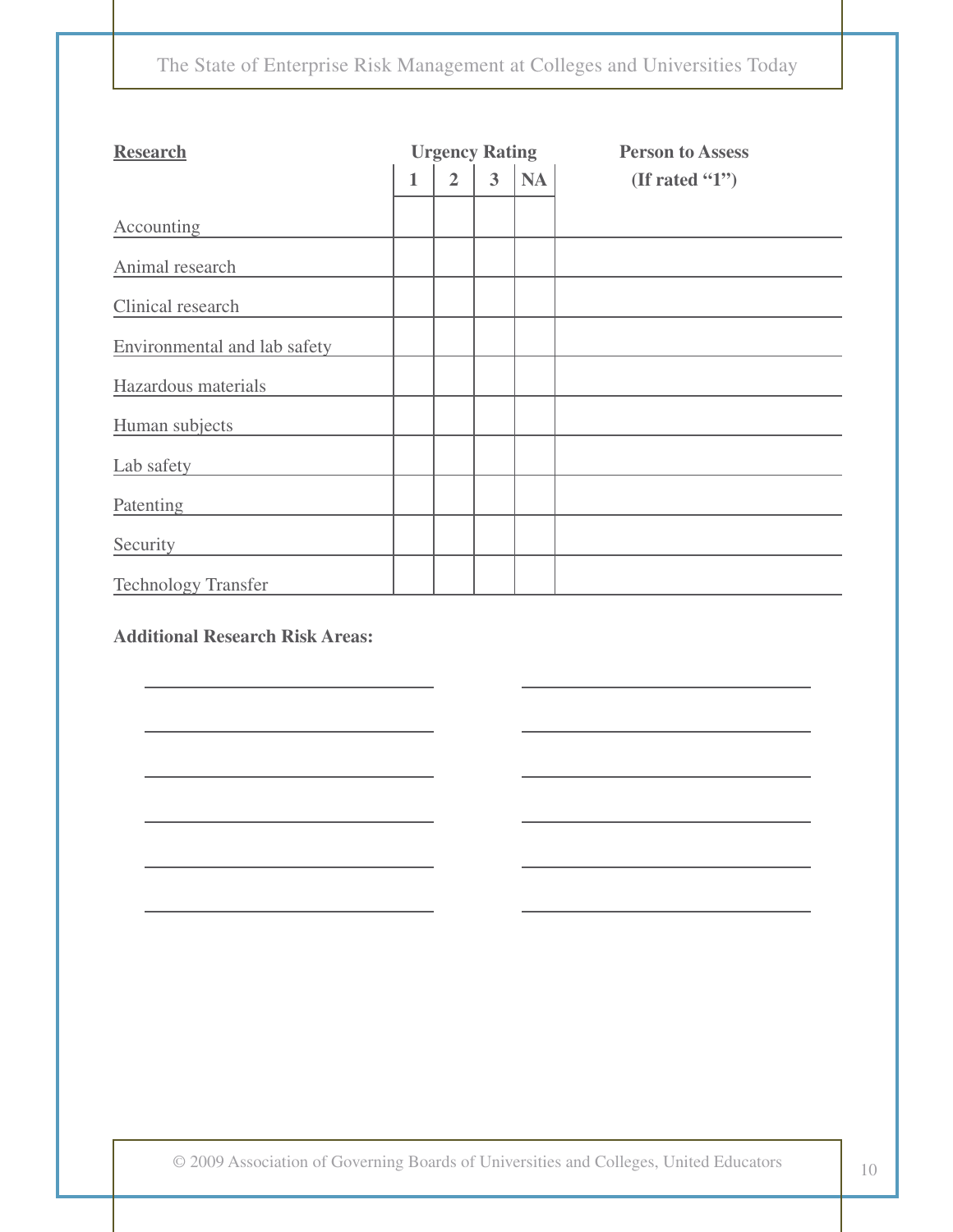| <b>Student Affairs</b>       | <b>Urgency Rating</b> |                |   |    | <b>Person to Assess</b> |
|------------------------------|-----------------------|----------------|---|----|-------------------------|
|                              | $\mathbf{1}$          | $\overline{2}$ | 3 | NA | (If rated "1")          |
| Academic standards           |                       |                |   |    |                         |
| Admissions/retention         |                       |                |   |    |                         |
| Alcohol and drug policies    |                       |                |   |    |                         |
| Athletics                    |                       |                |   |    |                         |
| Code of conduct              |                       |                |   |    |                         |
| Crime on campus              |                       |                |   |    |                         |
| Diversity                    |                       |                |   |    |                         |
| <b>Experiential programs</b> |                       |                |   |    |                         |
| Financial aid                |                       |                |   |    |                         |
| Fraternities and sororities  |                       |                |   |    |                         |
| Free speech                  |                       |                |   |    |                         |
| International students       |                       |                |   |    |                         |
| Privacy                      |                       |                |   |    |                         |
| Student debt                 |                       |                |   |    |                         |
| Study abroad                 |                       |                |   |    |                         |

**Additional Student Affairs Risk Areas:**

© 2009 Association of Governing Boards of Universities and Colleges, United Educators 11

 $\mathcal{L} = \{ \mathcal{L} \}$ 

 $\overline{\phantom{a}}$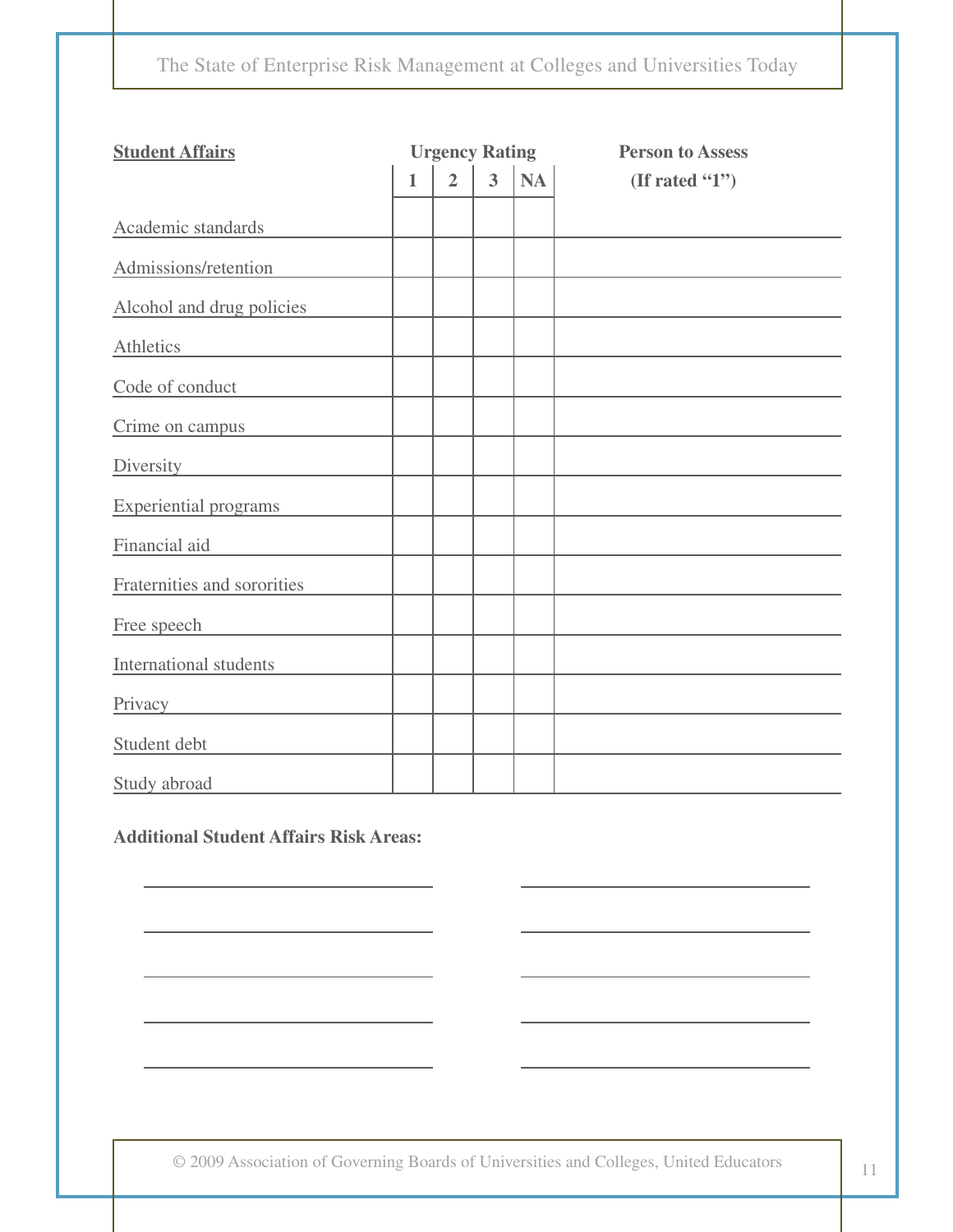| <b>Financial Risk Areas</b>      | <b>Urgency Rating</b> |                |                |    | <b>Person to Assess</b> |
|----------------------------------|-----------------------|----------------|----------------|----|-------------------------|
|                                  | $\mathbf{1}$          | $\overline{2}$ | $\overline{3}$ | NA | (If rated " $1"$ )      |
| Auditor independence             |                       |                |                |    |                         |
| <b>Budget</b>                    |                       |                |                |    |                         |
| Cash management                  |                       |                |                |    |                         |
| Conflict of interest             |                       |                |                |    |                         |
| Contracting and purchasing       |                       |                |                |    |                         |
| Cost management                  |                       |                |                |    |                         |
| Depletion of endowment principal |                       |                |                |    |                         |
| <b>Enrollment</b> trends         |                       |                |                |    |                         |
| Financial aid                    |                       |                |                |    |                         |
| Financial exigency plan          |                       |                |                |    |                         |
| Fundraising                      |                       |                |                |    |                         |
| High-risk investments            |                       |                |                |    |                         |
| Insurance                        |                       |                |                |    |                         |
| Investment oversight             |                       |                |                |    |                         |
| Long-term debt                   |                       |                |                |    |                         |
| Reserve fund                     |                       |                |                |    |                         |
| Tuition dependency               |                       |                |                |    |                         |

### **Additional Financial Risk Areas:**

© 2009 Association of Governing Boards of Universities and Colleges, United Educators <sup>12</sup>

 $\overline{a}$ 

 $\overline{\phantom{a}}$ 

 $\overline{a}$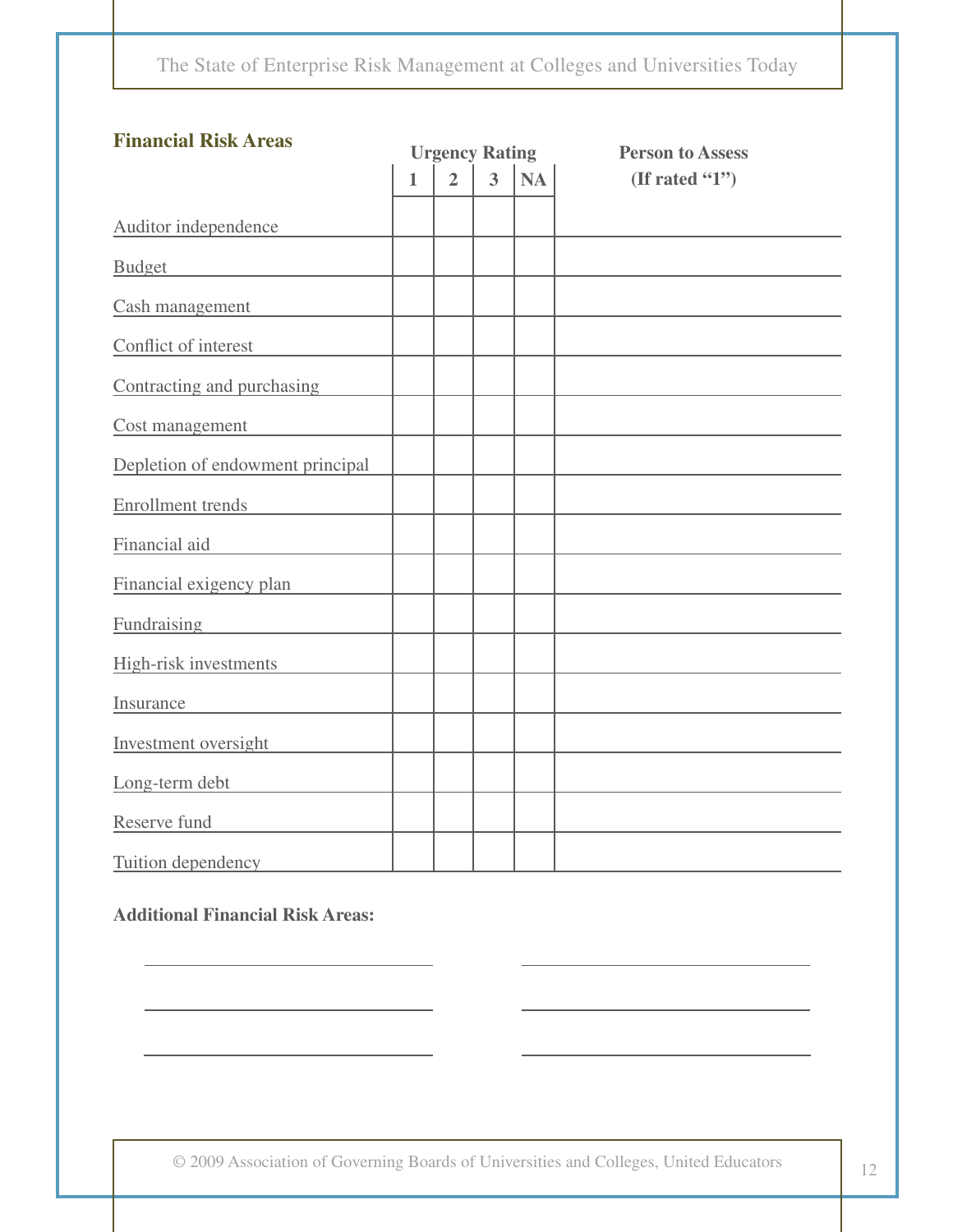| <b>Compliance Risk Areas</b>     | <b>Urgency Rating</b> |                |                |           | <b>Person to Assess</b> |
|----------------------------------|-----------------------|----------------|----------------|-----------|-------------------------|
|                                  | $\mathbf{1}$          | $\overline{2}$ | 3 <sup>1</sup> | <b>NA</b> | (If rated $(1")$        |
| Animal research                  |                       |                |                |           |                         |
| Athletics                        |                       |                |                |           |                         |
| Clinical research                |                       |                |                |           |                         |
| Copyright and "fair use"         |                       |                |                |           |                         |
| Environmental                    |                       |                |                |           |                         |
| Government grants                |                       |                |                |           |                         |
| <b>Higher Education Act</b>      |                       |                |                |           |                         |
| HR/employment                    |                       |                |                |           |                         |
| Intellectual property rights     |                       |                |                |           |                         |
| Privacy                          |                       |                |                |           |                         |
| Record retention and destruction |                       |                |                |           |                         |
| <b>Taxes</b>                     |                       |                |                |           |                         |
| Whistleblower policy             |                       |                |                |           |                         |

**Additional Compliance Risk Areas:**

© 2009 Association of Governing Boards of Universities and Colleges, United Educators <sup>13</sup>

 $\overline{\phantom{a}}$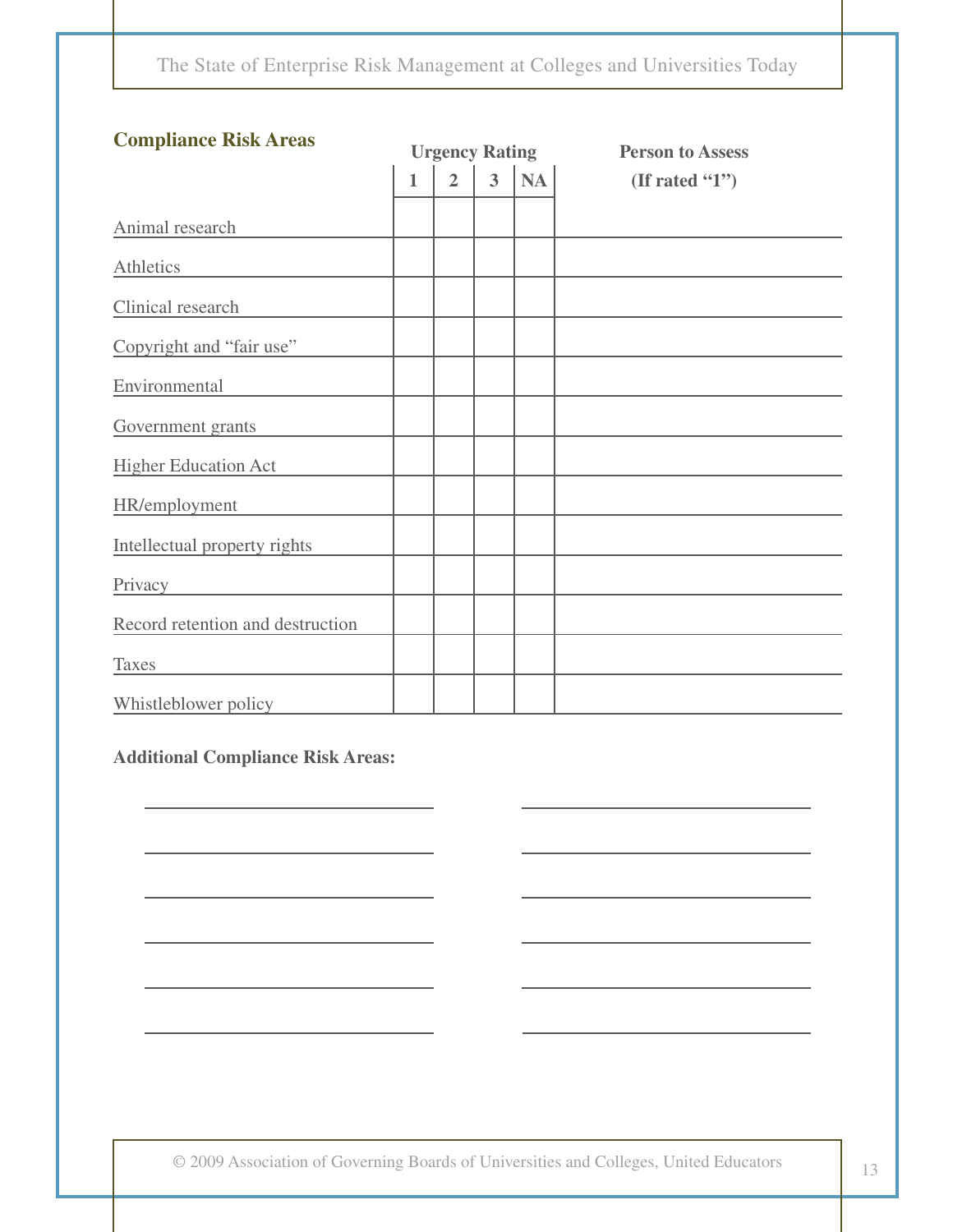| <b>Board Governance Risk Areas</b> | <b>Urgency Rating</b> |                |   | <b>Person to Assess</b> |                  |
|------------------------------------|-----------------------|----------------|---|-------------------------|------------------|
|                                    |                       | $\overline{2}$ | 3 | <b>NA</b>               | (If rated $(1")$ |
| Board member independence          |                       |                |   |                         |                  |
| Board performance assessment       |                       |                |   |                         |                  |
| CEO compensation and assessment    |                       |                |   |                         |                  |
| Conflict of interest oversight     |                       |                |   |                         |                  |
| Governance policies                |                       |                |   |                         |                  |
| IRS Form 990                       |                       |                |   |                         |                  |
| Participation                      |                       |                |   |                         |                  |

### **Additional Board Governance Risk Areas**

<u> 1989 - John Harry Harry Harry Harry Harry Harry Harry Harry Harry Harry Harry Harry Harry Harry Harry Harry Harry Harry Harry Harry Harry Harry Harry Harry Harry Harry Harry Harry Harry Harry Harry Harry Harry Harry Harr</u>

the control of the control of the control of

 $\overline{\phantom{a}}$ 

 $\overline{\phantom{0}}$ 

the control of the control of the control of the control of the control of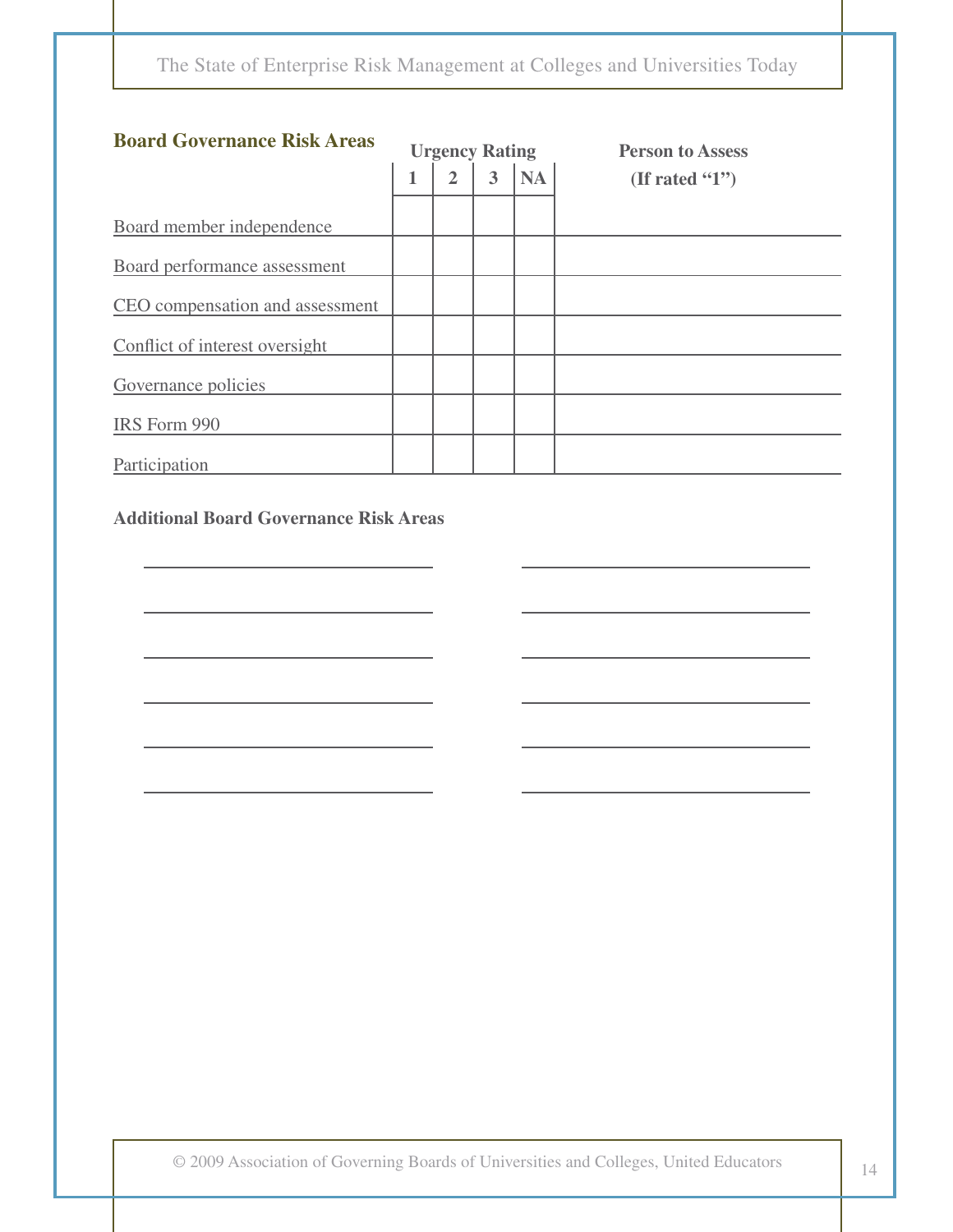# **Survey on Enterprise Risk Management: Summary of Key Findings**

- Forty-one percent of respondents "mostly agreed" that risk management is a priority at their institution.
- Twenty-three percent of respondents (and 29 percent of trustees) "mostly agreed" that their governing board monitors institutional risk through regular, formal reports from the administrator who is assigned responsibility.
- A majority (60.1 percent) of respondents reported that their institutions do not identify major risks to institutional mission success through comprehensive, strategic risk assessments.
- Fewer than half of respondents (41.7 percent) reported frequent or routine monitoring of "political or reputational" risks which pose serious threats for colleges and universities.
- Half of respondents (50.8 percent) reported that board members and senior administrators at their institutions evaluated major risks identified by strategic risk assessment only on an as-needed basis.
- The survey responses of presidents were consistently more optimistic than those of chief financial officers (CFOs), who are most frequently delegated risk-management responsibilities.
- While the survey results suggest there is considerable room for improvement in risk-management practices, only 11.4 percent of respondents rated their own institution's risk-management performance as lower than average.

#### **Results**

This survey was jointly conducted by the Association of Governing Boards of Universities and Colleges (AGB) and United Educators (UE) and reports data on attitudes, practices, and policies regarding enterprise risk management<sup>1</sup> among American colleges and universities. The survey was completed by more than 600 respondents between June 11 and 25, 2008. The population was generally representative of American higher education with greater participation of four-year private institutions and lesser participation of two-year public institutions; 77.2 percent were private colleges and universities, and 22.8 percent were public. Respondents included contacts and members of both AGB and UE and in descending order of frequency, presidents<sup>2</sup>, CFOs, trustees, chief academic officers, risk managers, and general counsels. The profile of the most common respondent was a president or CFO of a private, baccalaureate institution with 1,000 to 4,999 (FTE) students and annual expenditures between \$25 and \$99 million.

This paper shares some of the results; a detailed summary of text responses can be found at www.agb.org/research and www.ue.org.

<sup>1.</sup> The terms "enterprise risk management" and "institutional risk management" are used synonymously in this document.

<sup>2.</sup> The term "president" includes both presidents and chancellors of institutions of higher education.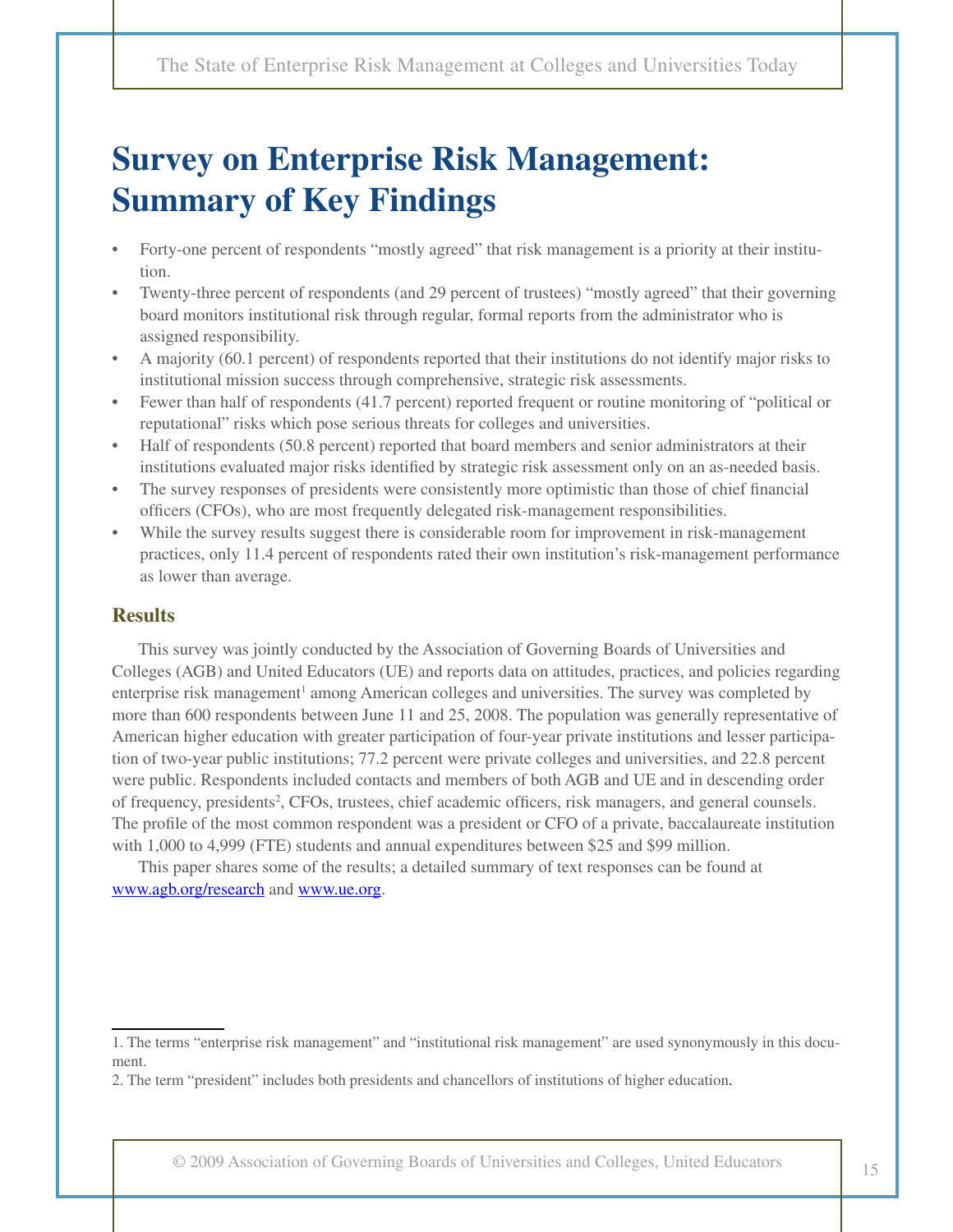#### Survey Population and Respondents

| <b>Survey Respondents and Response Rate</b> |       |  |  |  |
|---------------------------------------------|-------|--|--|--|
| <b>Total Surveys Sent</b>                   | 4,192 |  |  |  |
| Responded                                   | 606   |  |  |  |
| Opted Out or Undeliverable                  | 223   |  |  |  |
| Response Rate (606/3,969)                   | 15.3% |  |  |  |

#### I serve in the following position at the institution:

| <b>Answer Options</b>       | <b>Response Percent</b> | <b>Response Count</b> |
|-----------------------------|-------------------------|-----------------------|
| President                   | 24.5%                   | 120                   |
| Chief financial officer     | 24.3%                   | 119                   |
| Governing board member      | 17.2%                   | 84                    |
| Provost/VP academic affairs | 13.7%                   | 67                    |
| Risk manager                | 13.7%                   | 67                    |
| Other                       | 8.6%                    | 42                    |
| General counsel             | 6.5%                    | 32                    |
|                             | answered question       | 489*                  |
|                             | skipped question        | 117                   |

\*multiple responses were allowed

#### The institution(s) I serve is/are:

| <b>Answer Options</b> | <b>Response Percent</b> | <b>Response Count</b> |
|-----------------------|-------------------------|-----------------------|
| Baccalaureate         | 46.2%                   | 234                   |
| Master's              | 44.8%                   | 227                   |
| Doctoral              | 25.8%                   | 131                   |
| Associate             | 9.3%                    | 47                    |
| Specialized           | 5.5%                    | 28                    |
| System                | 5.5%                    | 28                    |
| Other                 | 4.3%                    | 22                    |
|                       | answered question       | $507*$                |
|                       | skipped question        | 99                    |

\*multiple responses were allowed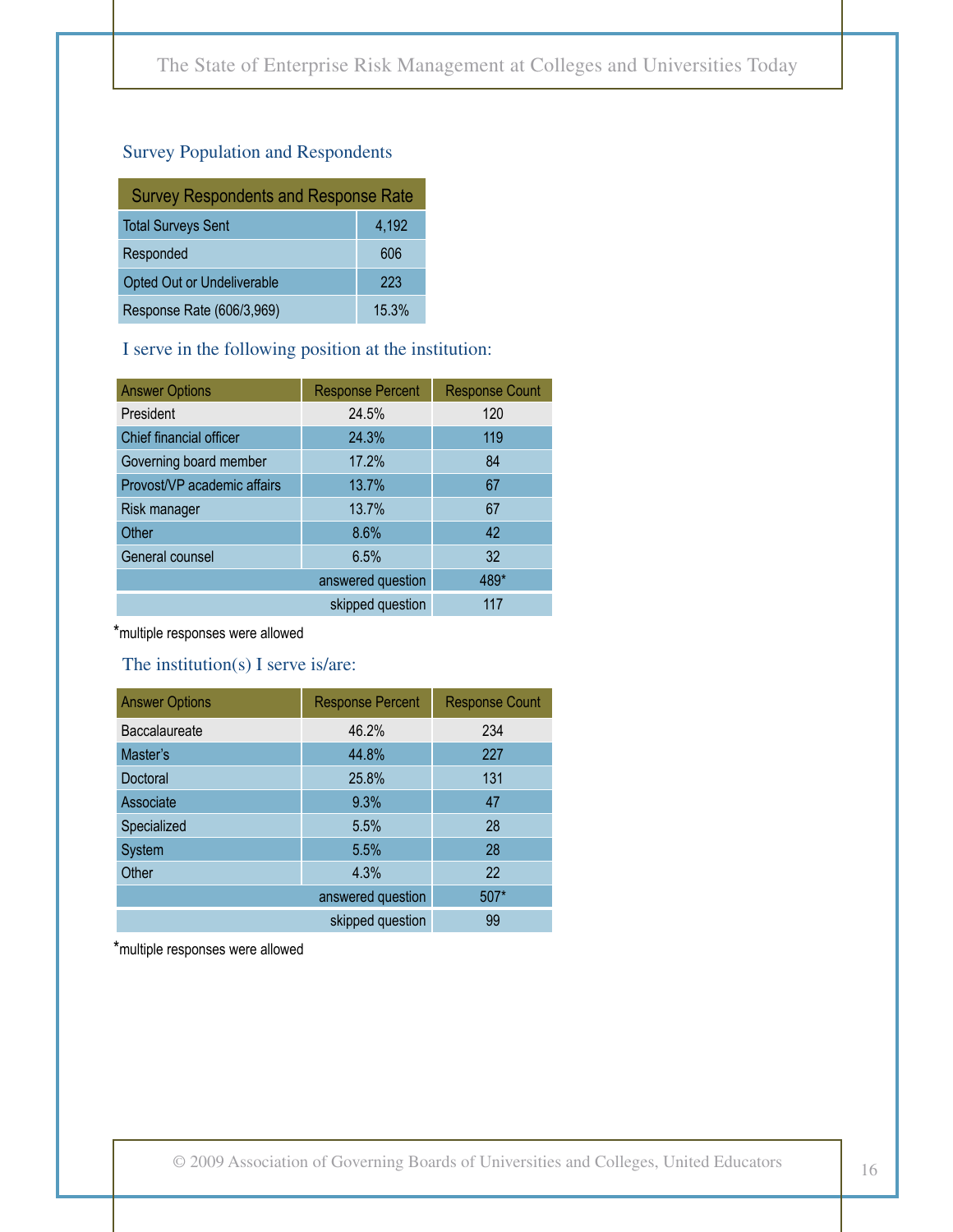#### The institution(s) I serve is/are:

| <b>Answer Options</b> | <b>Response Percent</b> | <b>Response Count</b> |
|-----------------------|-------------------------|-----------------------|
| <b>Private</b>        | 77.2%                   | 396                   |
| <b>Public</b>         | 22.8%                   | 117                   |
|                       | answered question       | 513                   |
|                       | skipped question        | 93                    |

#### The total number of full-time equivalent (FTE) students enrolled is:

| <b>Answer Options</b> | <b>Response Percent</b> | <b>Response Count</b> |
|-----------------------|-------------------------|-----------------------|
| 0 to 999              | 15.5%                   | 80                    |
| 1,000 to 4,999        | 53.4%                   | 275                   |
| 5,000 to 9,999        | 12.6%                   | 65                    |
| 10,000 to 24,999      | 9.7%                    | 50                    |
| 25,000 or more        | 8.7%                    | 45                    |
|                       | answered question       | 515                   |
|                       | skipped question        | 91                    |

#### The total annual expenditures for the institution I serve total:

| <b>Answer Options</b> | <b>Response Percent</b> | <b>Response Count</b> |
|-----------------------|-------------------------|-----------------------|
| Under \$25 million    | 18.7%                   | 95                    |
| \$25 to 99 million    | 45.6%                   | 232                   |
| \$100 to 499 million  | 24.4%                   | 124                   |
| \$500 to 999 million  | 4.5%                    | 23                    |
| Over \$1 billion      | 6.9%                    | 35                    |
|                       | answered question       | 509                   |
|                       | skipped question        | 97                    |

#### **Part I: Attitude Toward Institutional Risk**

Fewer than half of respondents "mostly agreed" that their institution's risk tolerance is understood (46.6 percent) and guides decision making (43.8 percent). Even fewer (40.7 percent) "mostly agreed" that risk management is a priority at their institution (Q1). Those who "mostly agree" with each of the statements typically came from private, doctoral institutions with 10,000 to 24,999 (FTE) students and \$500 to \$999 million in assets. More presidents (57.1 percent) than general counsels (41.7 percent) or risk managers (35.8 percent) "mostly agreed" with each of these statements.

Almost as many respondents answered "somewhat agree" to each part of the three-part question about attitudes towards risk: 39.5 percent "somewhat agreed" that risk tolerance is understood, 40.9 percent "somewhat agreed" that it guides decision making and 40.7 percent "somewhat agreed" that risk management is a priority at their institutions. While a positive response, "somewhat agree" is not a very strong foundation for understanding and using information about risk in decision making.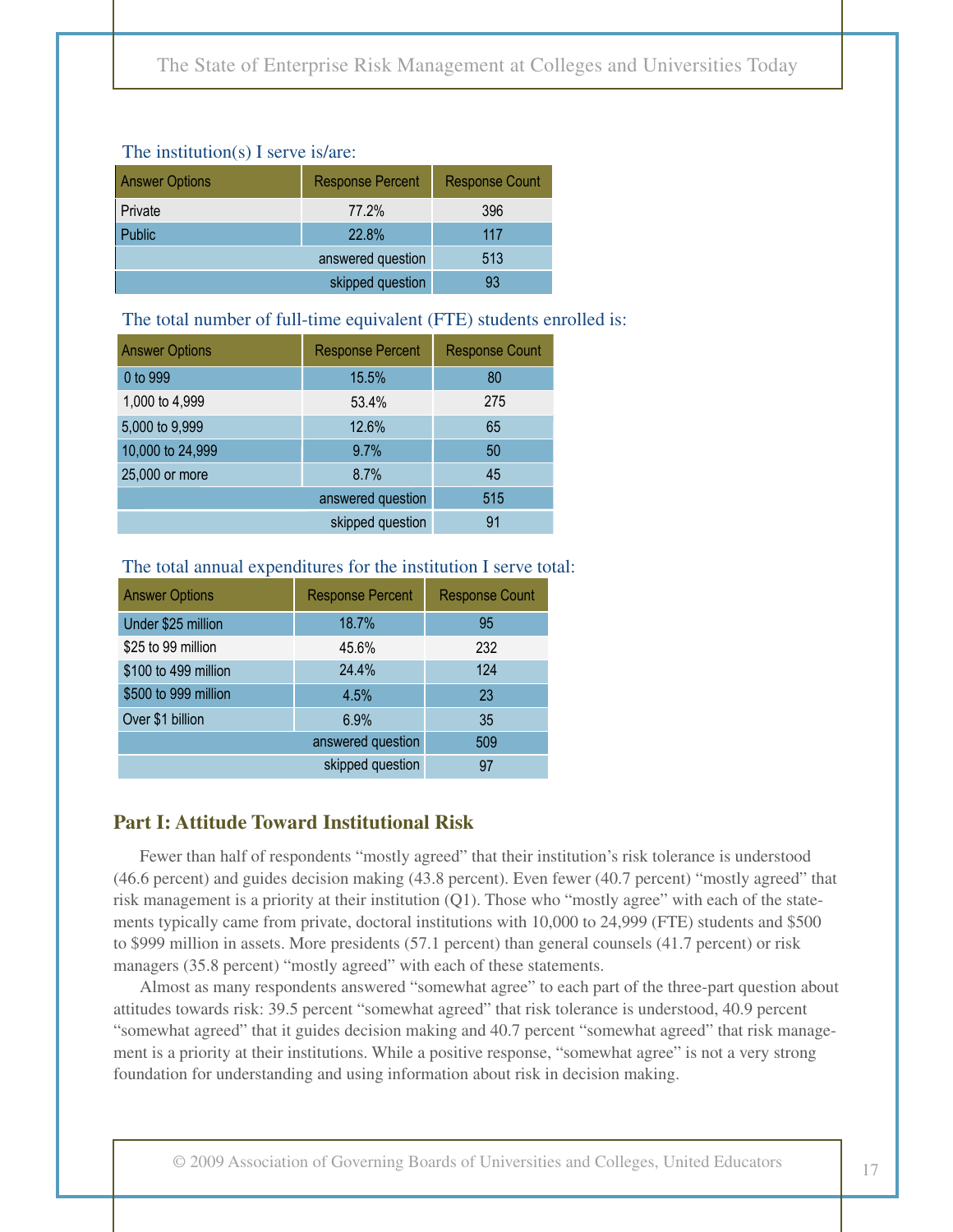| <b>Answer Options</b>                                                                                                                  | <b>Mostly</b><br>agree<br>(1) | Somewhat<br>agree<br>(2) | <b>No</b><br>opinion<br>(3) | Somewhat<br>disagree<br>(4) | <b>Mostly</b><br>disagree<br>(5) | Rating<br>Average | Response<br>Count |
|----------------------------------------------------------------------------------------------------------------------------------------|-------------------------------|--------------------------|-----------------------------|-----------------------------|----------------------------------|-------------------|-------------------|
| The institution's appetite and<br>tolerance for risk are understood<br>and are a part of the institution's<br>decision-making culture. | 274<br>$(46.6\%)$             | 232<br>(39.5%)           | 12<br>$(2.0\%)$             | 58<br>$(9.9\%)$             | $12 \,$<br>$(2.0\%)$             | 1.81              | 588               |
| The institution's risk tolerance<br>guides strategic and operational<br>decisions.                                                     | 256<br>$(43.8\%)$             | 239<br>$(40.9\%)$        | <b>20</b><br>$(3.4\%)$      | 59<br>$(10.1\%)$            | 10<br>(1.7%)                     | 1.85              | 584               |
| As a philosophical matter, oversight<br>of institutional risk management is a<br>priority at my institution.                           | 237<br>$(40.7\%)$             | 231<br>(39.6%)           | 32<br>$(5.5\%)$             | 65<br>$(11.1\%)$            | 18<br>$(3.1\%)$                  | 1.96              | 583               |
| answered question                                                                                                                      |                               |                          |                             |                             |                                  | 591               |                   |
| skipped question                                                                                                                       |                               |                          |                             |                             |                                  | 15                |                   |

#### Q1. Please rate your level of agreement with the following statements:

#### **Part II: Strategies to Manage Risk and Protect the Institution**

Of the respondents, 42.6 percent "mostly agreed" and 41.6 percent "somewhat agreed" that board members and senior administrators at their institutions actively engage in discussions regarding institutional risks (Q2); presidents (56 percent) were much more likely to "mostly agree" with this statement than risk managers (30.3 percent). Looking at institutional assets, the largest segment to "mostly agree" (52.9 percent) were respondents at institutions with the largest assets (over \$1 billion).

For two-thirds of all institutions, discussion and consideration of institutional risks occur primarily in finance committee meetings (67.1 percent) and audit committee meetings (63.2 percent) (Q3). However, for institutions with over \$500 million in assets these discussions occur more often in meetings of the audit committee (90.9 percent for assets \$500 to \$999 million and 82.4 percent for assets over \$1 billion). This may indicate that institutions with larger assets tend to follow the recommended practice of establishing a separate audit committee. According to the 2008 AGB survey on the state of higher education governance, 38.8 percent of public and 59.4 percent of private institutions reported that the board had a separate audit committee. This represented a substantial increase from 2004 when 23 percent of public institutions (40 percent of systems) and 38.6 percent of private institutions reportedly had a separate audit committee (*2004 AGB Survey on Policies, Practices and Composition of Governing Boards*).

Larger research universities are also more likely to identify risks to the success of this mission through comprehensive, strategic risk assessments (Q4). Although fewer than 40 percent of all institutions employ such an assessment, that number increased to 53.4 percent among institutions with over \$500 million in assets. Most institutions (89.9 percent) that have conducted a comprehensive risk assessment have done so in the past two years (Q5).

Fewer than a quarter of respondents (23.6 percent) "mostly agreed" that board members and senior administrators use monitoring activities to determine the effectiveness of institutional risk management activities (Q8). A majority (60.1 percent) of respondents reported that their institutions do not identify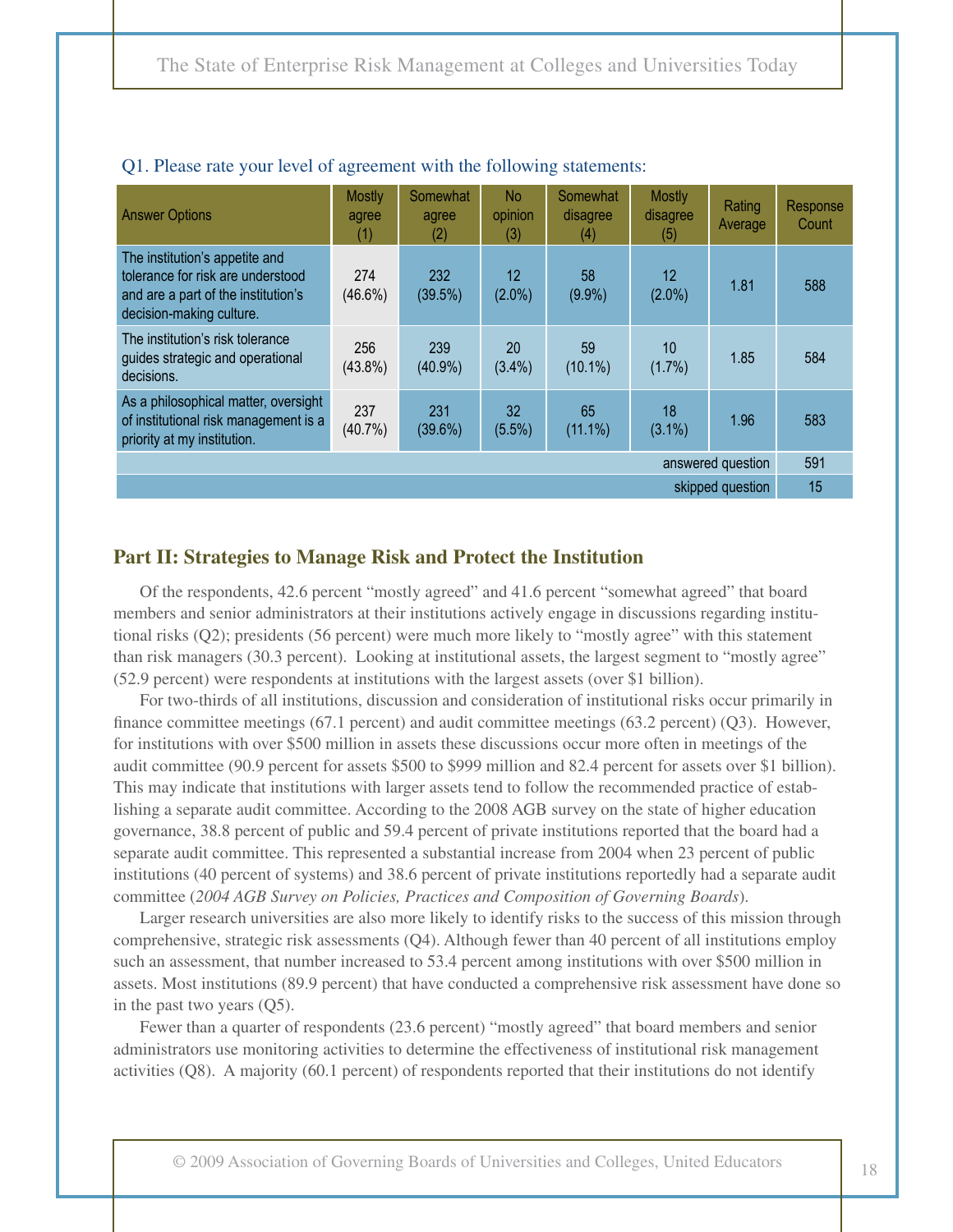major risks to institutional mission success through comprehensive, strategic risk assessments (Q4). And half of respondents (50.8 percent) reported that board members and senior administrators at their institutions evaluated major risks identified by strategic risk assessment only "as needed" (Q6).

| Q2. I Rase fair your fever of agreement with the following statement.                                           |                               |                          |                                  |                             |                                  |                   |                          |
|-----------------------------------------------------------------------------------------------------------------|-------------------------------|--------------------------|----------------------------------|-----------------------------|----------------------------------|-------------------|--------------------------|
| <b>Answer Options</b>                                                                                           | <b>Mostly</b><br>agree<br>(1) | Somewhat<br>agree<br>(2) | N <sub>o</sub><br>opinion<br>(3) | Somewhat<br>disagree<br>(4) | <b>Mostly</b><br>disagree<br>(5) | Rating<br>Average | <b>Response</b><br>Count |
| Board members and senior admin-<br>istrators actively engage in discus-<br>sions regarding institutional risks. | 229<br>$(42.6\%)$             | 224<br>$(41.6\%)$        | 14<br>$(2.6\%)$                  | 57<br>$(10.6\%)$            | 14<br>(2.6%)                     | 1.89              | 538                      |
| answered question                                                                                               |                               |                          |                                  |                             |                                  | 538               |                          |
| skipped question                                                                                                |                               |                          |                                  |                             | 68                               |                   |                          |

### Q2. Please rate your level of agreement with the following statement:

#### Q3. Discussion and consideration of institutional risks occur primarily in (check all that apply):

| <b>Answer Options</b>     | Response<br>Percent | <b>Response Count</b> |
|---------------------------|---------------------|-----------------------|
| Full board meeting        | 46.8%               | 240                   |
| Audit committee meeting   | 63.2%               | 324                   |
| Finance committee meeting | 67.1%               | 344                   |
| None of the above         | 9.6%                | 49                    |
| Other                     | 37%                 | 190                   |
|                           | answered question   | 513                   |
|                           | skipped question    | 93                    |

 Q4. Major risks to success of your institution's mission are identified through comprehensive, strategic risk assessments.

| <b>Answer Options</b>   | <b>Response Percent</b> | <b>Response Count</b> |
|-------------------------|-------------------------|-----------------------|
| Yes                     | 39.9%                   | 216                   |
| No (skip to question 6) | 60.1%                   | 325                   |
|                         | answered question       | 541                   |
|                         | skipped question        | 65                    |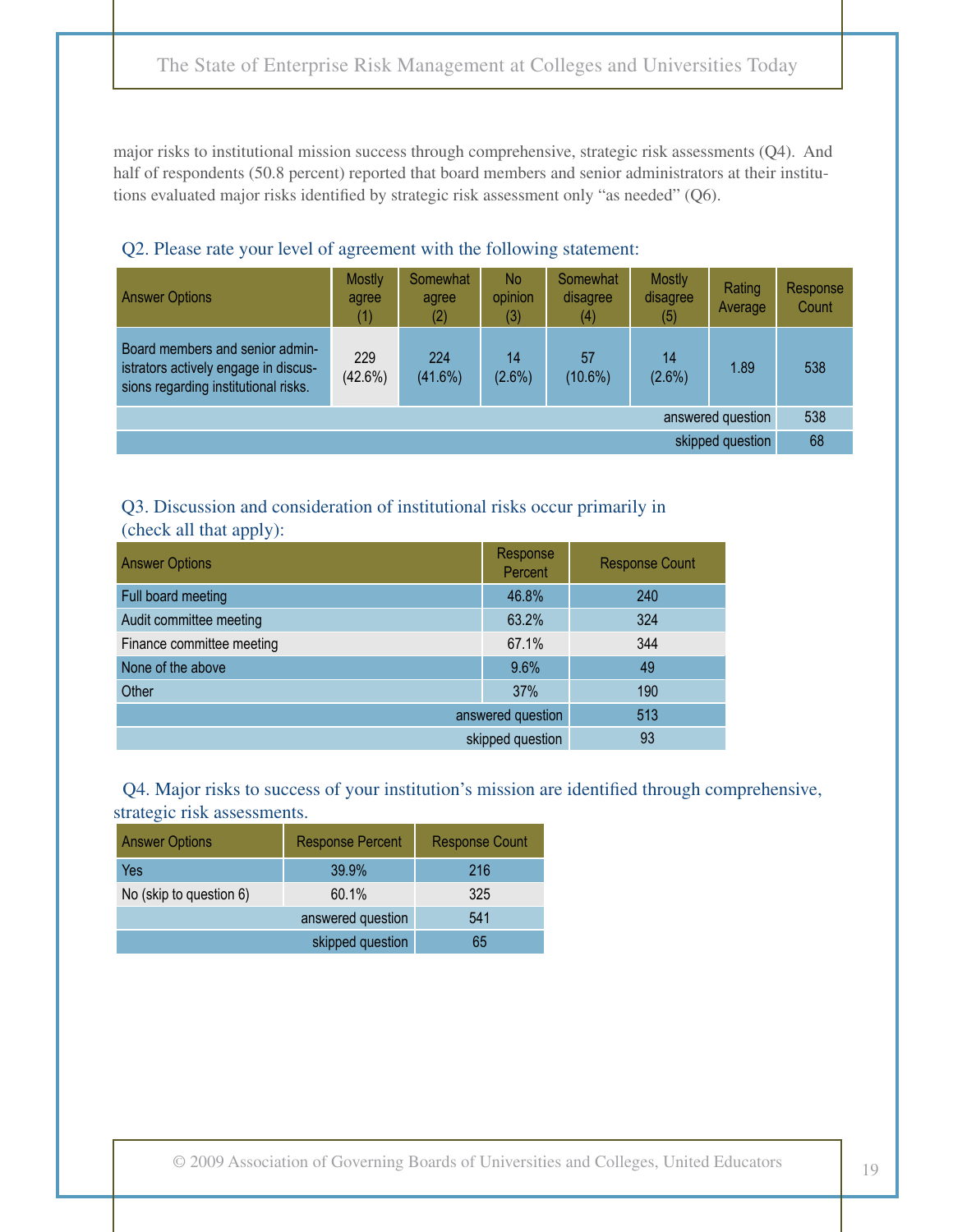| 11911 abboomioni conqacteg. |                         |                       |  |  |  |  |
|-----------------------------|-------------------------|-----------------------|--|--|--|--|
| <b>Answer Options</b>       | <b>Response Percent</b> | <b>Response Count</b> |  |  |  |  |
| Less than 1 year ago        | 61.9%                   | 135                   |  |  |  |  |
| 1-2 years ago               | 28.0%                   | 61                    |  |  |  |  |
| 3-4 years ago               | 7.3%                    | 16                    |  |  |  |  |
| 5 or more years ago         | 2.8%                    | 6                     |  |  |  |  |
|                             | answered question       | 218                   |  |  |  |  |
|                             | skipped question        | 388                   |  |  |  |  |

 Q5. If you answered "yes" to the previous question, when was the most recent comprehensive risk assessment conducted?

 Q6. Board members and senior administrators regularly evaluate major risks identified by the strategic risk assessment (check all that apply):

| <b>Answer Options</b> | <b>Response Percent</b> | <b>Response Count</b> |
|-----------------------|-------------------------|-----------------------|
| Every board meeting   | 8.6%                    | 45                    |
| Every year            | 24.4%                   | 128                   |
| Every other year      | 3.1%                    | 16                    |
| As needed             | 50.8%                   | 266                   |
| None of the above     | 13.7%                   | 72                    |
| Other                 | 10.7%                   | 56                    |
|                       | answered question       | 524                   |
|                       | skipped question        | 82                    |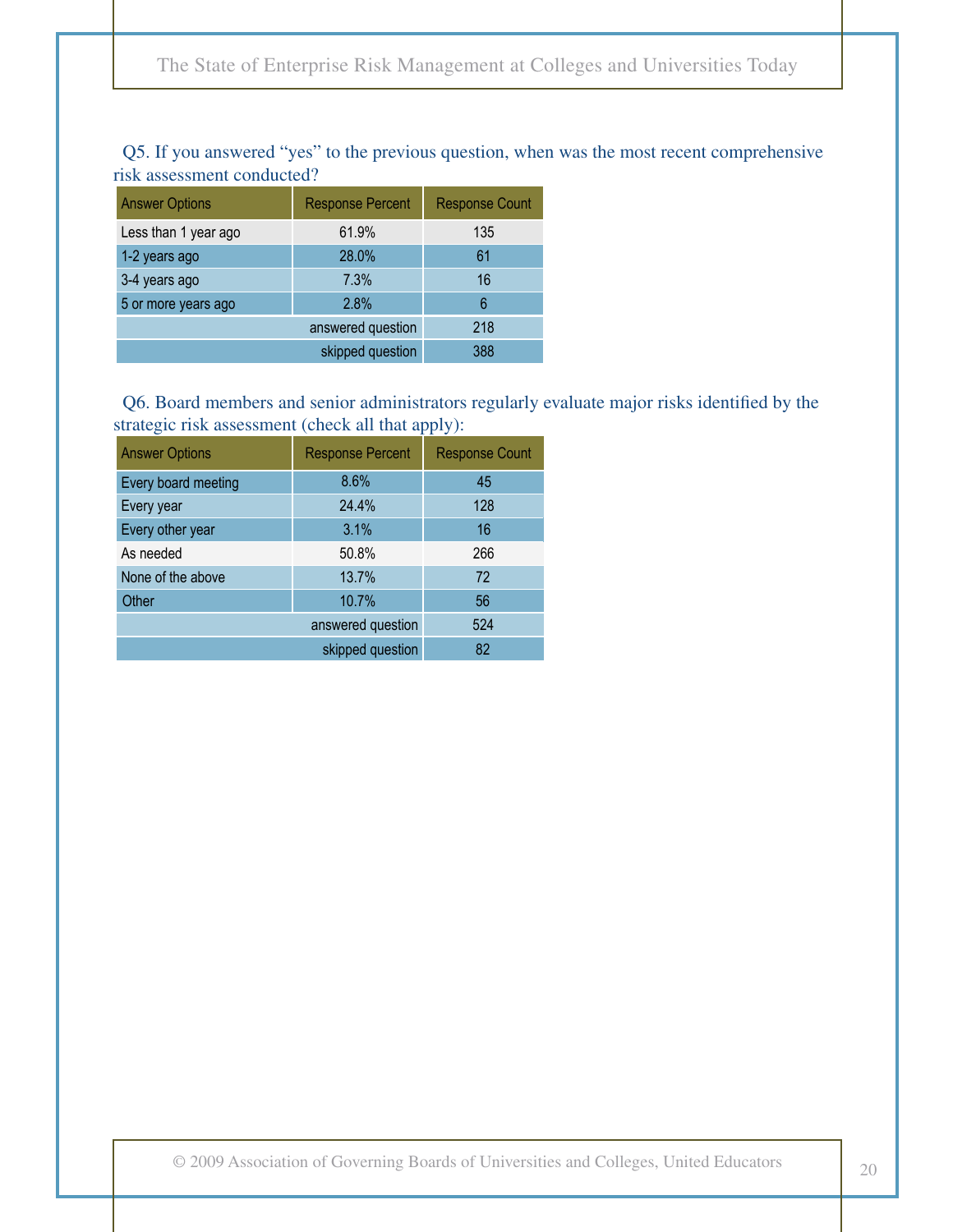| <b>Answer Options</b>                                                                                                                                                                                    | <b>Mostly</b><br>agree<br>(1) | Somewhat<br>agree<br>(2) | <b>No</b><br>opinion<br>(3)  | Somewhat<br>disagree<br>(4) | <b>Mostly</b><br>disagree<br>(5) | Rating<br>Average | Response<br>Count |
|----------------------------------------------------------------------------------------------------------------------------------------------------------------------------------------------------------|-------------------------------|--------------------------|------------------------------|-----------------------------|----------------------------------|-------------------|-------------------|
| Board members and senior admin-<br>istrators regularly consider and as-<br>sess the likelihood and impact of<br>expected and unexpected events.                                                          | 173<br>$(32.1\%)$             | 244<br>$(45.3\%)$        | 26<br>$(4.8\%)$              | 82<br>$(15.2\%)$            | 14<br>(2.6%)                     | 2.11              | 539               |
| In responding to major risks to<br>mission success, board members<br>and senior administrators consider<br>strategies such as: risk avoidance,<br>risk mitigation, risk sharing, and risk<br>acceptance. | 175<br>(32.5%)                | 231<br>$(42.9\%)$        | 37<br>$(6.9\%)$              | 74<br>$(13.8\%)$            | 21<br>(3.9%)                     | 2.14              | 538               |
| Board members and senior admin-<br>istrators identify activities needed<br>to ensure that institutional controls<br>for major risks are in place.                                                        | 217<br>$(40.3\%)$             | 224<br>$(41.6\%)$        | 32 <sub>2</sub><br>$(5.9\%)$ | 53<br>$(9.8\%)$             | 13<br>$(2.4\%)$                  | 1.93              | 539               |
| Board members and senior admin-<br>istrators use monitoring activities<br>to determine the effectiveness<br>of institutional risk management<br>activities.                                              | 126<br>(23.6%)                | 224<br>$(41.9\%)$        | 47<br>$(8.8\%)$              | 115<br>(21.5%)              | 22<br>$(4.1\%)$                  | 2.41              | 534               |
| answered question                                                                                                                                                                                        |                               |                          |                              |                             |                                  |                   | 540               |
| skipped question                                                                                                                                                                                         |                               |                          |                              |                             |                                  |                   | 66                |

#### Q8. Please rate your level of agreement with the following statements:

#### **Part III: Policies and Procedures**

Fewer than one-third of respondents "mostly agreed" (29.7 percent) and just over one-third "somewhat agreed" (34.7 percent) that their institutions capture their risk management philosophy in policy statements, oral and written communications, and decision making (Q9). Looking at the combined responses for "mostly agree" and "somewhat agree," we find that institutions with over \$1 billion in assets are significantly more likely to agree (79.5 percent) compared with those with less than \$25 million in assets (56.4 percent).

Financial risks received the most attention among risks typically discussed during board meetings; 81.2 percent of respondents reported discussing financial risks either "frequently" or "routinely" (Q10). "Legal and regulatory" risks received slightly less attention. Also, fewer than half of respondents (41.7 percent) reported frequent or routine monitoring of "political or reputational" risks, which pose serious threats for colleges and universities.

Half of respondents (49.7 percent) reported that their governing board or president has assigned primary responsibility for institutional risk management to their institution's chief financial officer (Q11). When responses were examined by respondent role, approximately half of the trustees (50.6 percent) identified the president as the person to whom the responsibility for risk management was primarily delegated, while 43.2 percent of presidents reported that the duty fell to the chief financial officer. It's interesting to note that presidents' survey responses were consistently more optimistic than CFOs, to whom the responsibility for risk management was most frequently delegated.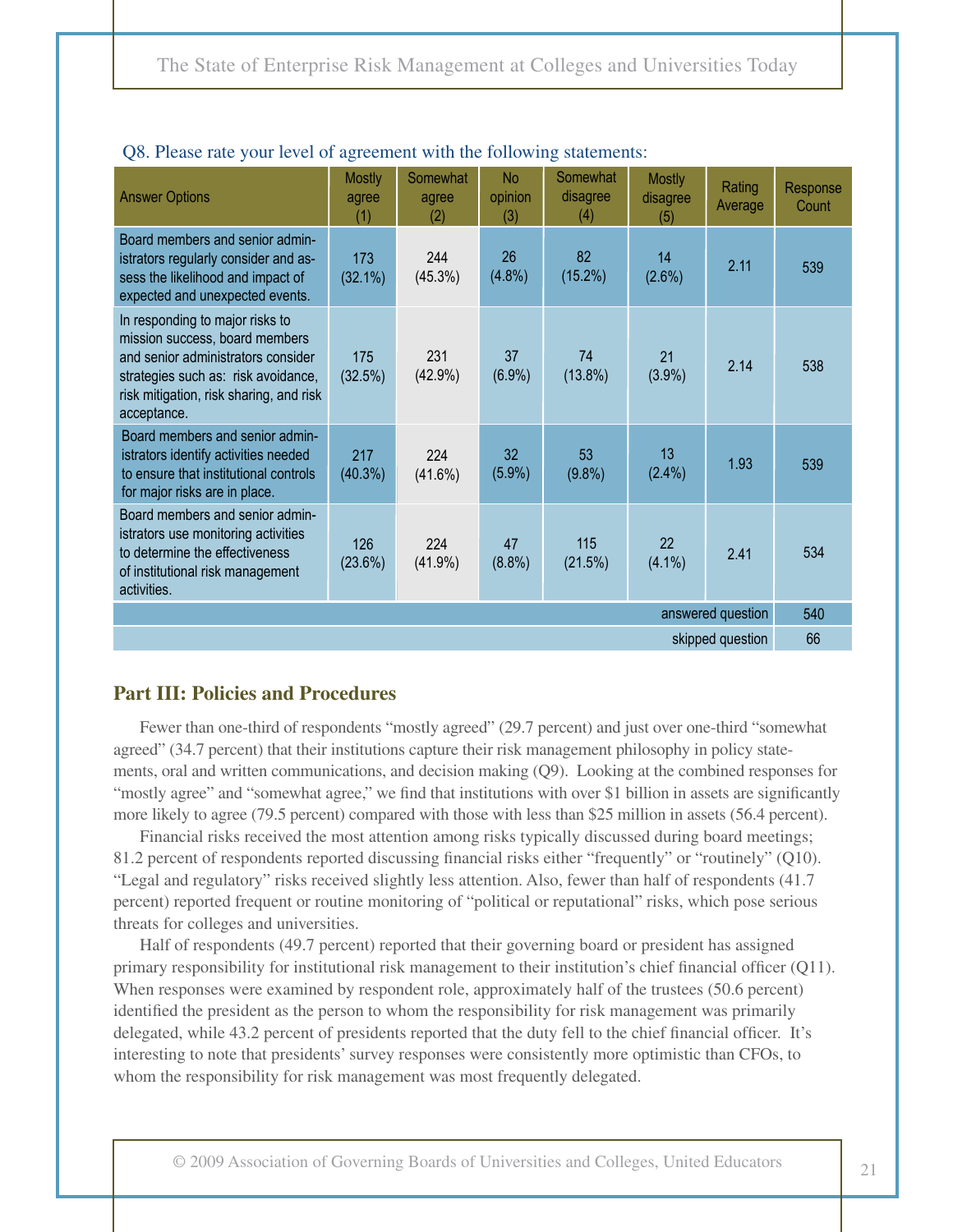Respondents reported that boards were not routinely monitoring or sufficiently informed about institutional risk. Only 22.8 percent of all participants (and 28.6 percent of trustees) "mostly agreed" that their governing board monitors institutional risk through regular, formal reports from the administrator assigned responsibility (Q12); an additional 30.4 percent "somewhat agreed." Moreover, only 42.6 percent of respondents "mostly agreed" that they are provided enough information about institutional risks to meet their legal and fiduciary responsibilities; an additional 32.7 percent "somewhat agreed." The percentage of those who "mostly agreed" that they are provided with enough information about institutional risks varied by position: 53.3 percent of general counsels, 50.4 percent of presidents, 41.2 percent of chief financial officers, 40.5 percent of board members, 36.4 percent of provosts or vice presidents of academic affairs, and 31.7 percent of risk managers.

Lastly, while the survey results suggest there is room for improvement, only 11.4 percent of respondents reported that their own institution's performance on risk management was less than average (Q14).

| <b>Answer Options</b>                                                                                                                           | <b>Mostly</b><br>agree | Somewhat<br>agree<br>(2) | <b>No</b><br>opinion<br>(3) | Somewhat<br>disagree<br>(4) | <b>Mostly</b><br>disagree<br>(5) | Rating<br>Average | Response<br>Count |
|-------------------------------------------------------------------------------------------------------------------------------------------------|------------------------|--------------------------|-----------------------------|-----------------------------|----------------------------------|-------------------|-------------------|
| The institution's risk management<br>philosophy is captured in policy<br>statements, oral and written com-<br>munications, and decision making. | 153<br>(29.7%)         | 179<br>(34.7%)           | 36<br>$(7.0\%)$             | 108<br>$(20.9\%)$           | 40<br>(7.8%)                     | 2.42              | 516               |
| answered question                                                                                                                               |                        |                          |                             |                             |                                  |                   | 516               |
| skipped question                                                                                                                                |                        |                          |                             |                             |                                  | 90                |                   |

#### Q9. Please rate your level of agreement with the following statement:

#### Q10. How often are the following risks typically discussed during board meetings?

| <b>Answer Options</b>      | <b>Never</b><br>(1)         | <b>Rarely</b><br>(2) | Occasionally<br>(3) | <b>Frequently</b><br>(4) | <b>Routinely</b><br>(5) | Rating<br>Average | <b>Response</b><br>Count |
|----------------------------|-----------------------------|----------------------|---------------------|--------------------------|-------------------------|-------------------|--------------------------|
| Operational                | 4<br>$(0.8\%)$              | 65<br>$(12.8\%)$     | 192<br>(37.9%)      | 161<br>(31.8%)           | 84<br>$(16.6\%)$        | 3.51              | 506                      |
| Legal and regulatory       | 5<br>$(1.0\%)$              | 42<br>$(8.3\%)$      | 197<br>$(35.4\%)$   | 174<br>(34.5%)           | 105<br>$(20.8\%)$       | 3.66              | 505                      |
| Financial                  | $\mathfrak{p}$<br>$(0.4\%)$ | 14<br>$(2.8\%)$      | 79<br>$(15.6\%)$    | 203<br>$(40.1\%)$        | 208<br>$(41.1\%)$       | 4.19              | 506                      |
| Political and reputational | 6<br>(1.3%)                 | 72<br>$(15.2\%)$     | 198<br>$(41.9\%)$   | 137<br>$(29.0\%)$        | 60<br>(12.7%)           | 3.37              | 473                      |
| answered question          |                             |                      |                     |                          |                         |                   | 540                      |
| skipped question           |                             |                      |                     |                          |                         |                   | 66                       |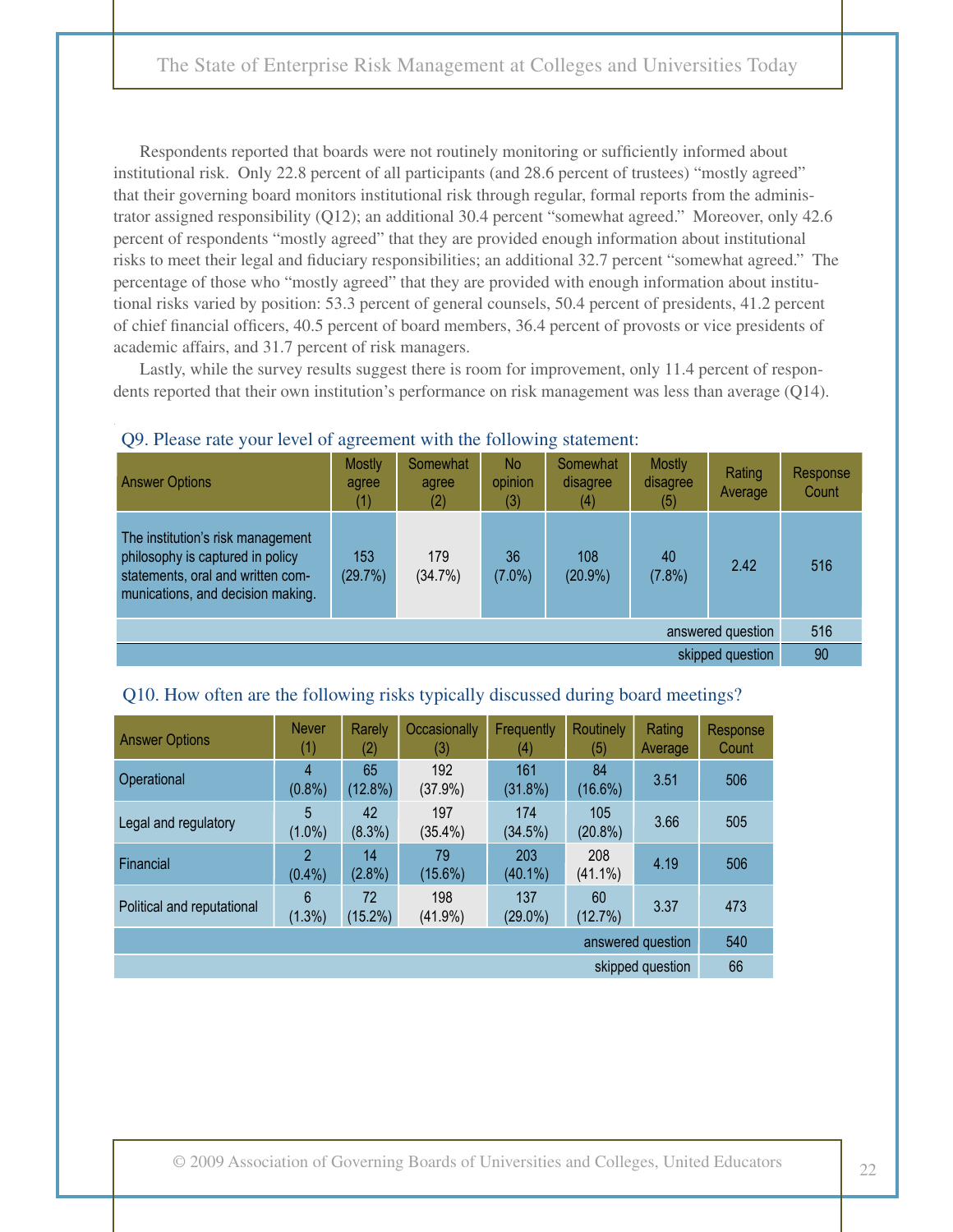| <b>Answer Options</b>          | <b>Response Percent</b> | <b>Response Count</b> |  |  |  |  |
|--------------------------------|-------------------------|-----------------------|--|--|--|--|
| President                      | 32.1%                   | 150                   |  |  |  |  |
| Financial officer              | 49.7%                   | 232                   |  |  |  |  |
| Provost/VP academic affairs    | 0.4%                    | $\overline{2}$        |  |  |  |  |
| Chief legal counsel            | 6.6%                    | 31                    |  |  |  |  |
| Chief compliance/audit officer | 4.1%                    | 19                    |  |  |  |  |
| Chief risk officer             | 7.1%                    | 33                    |  |  |  |  |
| Other                          | 14.8%                   | 69                    |  |  |  |  |
|                                | answered question       | 467*                  |  |  |  |  |
|                                | skipped question        | 139                   |  |  |  |  |

#### Q11. To whom has the governing board (or president) assigned primary responsibility for institutional risk management?

\*multiple responses were allowed

#### Q12. Please rate your level of agreement with the following statements:

| <b>Answer Options</b>                                                                                                                                                                   | <b>Mostly</b><br>agree<br>(1) | Somewhat<br>agree<br>(2) | No<br>opinion<br>(3) | Somewhat<br>disagree<br>(4) | <b>Mostly</b><br>disagree<br>(5) | Rating<br>Average | Response<br>Count |
|-----------------------------------------------------------------------------------------------------------------------------------------------------------------------------------------|-------------------------------|--------------------------|----------------------|-----------------------------|----------------------------------|-------------------|-------------------|
| The governing board monitors<br>institutional risk through regular,<br>formal reports by the administrator<br>assigned responsibility for institu-<br>tional risk management.           | 118<br>(22.8%)                | 157<br>$(30.4\%)$        | 45<br>(8.7%)         | 125<br>(24.2%)              | 72<br>$(13.9\%)$                 | 2.76              | 517               |
| In my role as a governing board<br>member or senior administrator, I<br>am provided enough information<br>about institutional risks to meet my<br>legal and fiduciary responsibilities. | 216<br>$(42.6\%)$             | 166<br>(32.7%)           | 56<br>$(11.0\%)$     | 56<br>$(11.0\%)$            | 13<br>$(2.6\%)$                  | 1.98              | 507               |
| answered question                                                                                                                                                                       |                               |                          |                      |                             |                                  |                   | 517               |
| skipped question                                                                                                                                                                        |                               |                          |                      |                             |                                  |                   | 89                |

#### Q14. Overall, how would you rate your institution's approach to, and management of, major risks to mission success?

| <b>Answer Options</b> | <b>Response Percent</b> | <b>Response Count</b> |
|-----------------------|-------------------------|-----------------------|
| Exemplary             | 5.0%                    | 26                    |
| Above Average         | 43.6%                   | 225                   |
| Average               | 39.9%                   | 206                   |
| <b>Below Average</b>  | 9.7%                    | 50                    |
| Poor                  | 1.7%                    | 9                     |
|                       | answered question       |                       |
|                       | skipped question        | 90                    |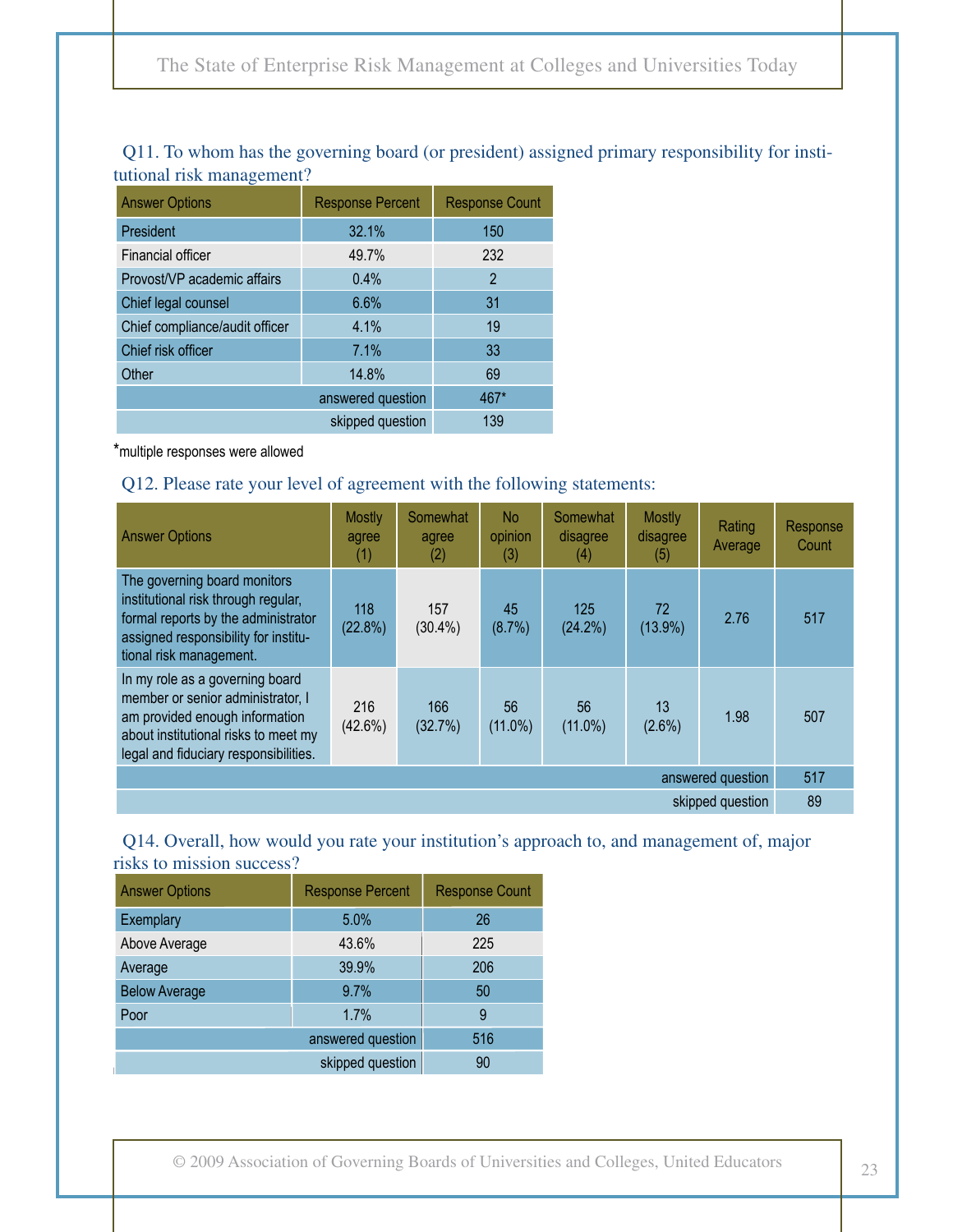# **Recommendations**

#### **Attitude Toward Institutional Risk**

- An institution's appetite and tolerance for risk needs to be understood and part of the institution's decision-making culture.
- An institution's risk tolerance ought to guide strategic and operational decisions.
- Fewer than half of respondents "mostly agreed" that their institutions adhere to these attitudes. An interest in improving risk management and leadership from the president and board are needed for practices to change.
- A comprehensive risk assessment presents an excellent opportunity to educate and raise awareness about risk management. An inclusive process is needed to produce the best results.

#### **Strategies to Manage Risk and Protect the Institution**

- Board members and senior administrators should actively engage in discussions regarding institutional risks; 42.6 percent of respondents "mostly agreed" they were doing so. Discussion and consideration of institutional risks take place most often in finance and audit committee meetings, not with the full board. Good practice suggests that all committees and the full board assume responsibilities for discussing and considering risk.
- • Institutions ought to identify major risks to the success of their missions through periodic comprehensive, strategic-risk assessments. However, the majority (60.1 percent) of respondents don't follow this practice. Instead of evaluating risks on an ad-hoc basis prompted by a campus incident, an audit, or in the aftermath of another institution's tragedy, such as the shootings at Virginia Tech's—events commonly cited by respondents—evaluating risks through routine strategic assessment should be protocol. But simply having a policy isn't enough, either. The institution must use the information about risks in decision-making to be effective.
- In summary, board members and senior administrators should:
	- regularly consider and assess the likelihood and impact of expected and unexpected events—comprehensively assess risk and consider risk in making decisions;
	- consider strategies such as risk avoidance, risk mitigation, risk sharing, and risk acceptance in responding to major risks to mission success;
	- identify activities needed to ensure that institutional controls for major risks are in place; and
	- use monitoring activities to determine the effectiveness of institutional risk-management activities.

# **Policies and Procedures**

- Institutions with a sound risk-management philosophy should capture it in policy statements, oral and written communications, and decision making. These institutions will also keep in mind that financial risks are not the only type. Operational, legal and regulatory, and political and reputational risks are also significant and merit routine discussion at board meetings.
- Governing boards at institutions with good policies and procedures should monitor institutional risk management through regular, formal reports by the administrator assigned responsibility. As such, governing board members and senior administrators ought to be informed about institutional risks and the efforts being taken to manage, mitigate, and insure the institution against such risks to meet their legal and fiduciary responsibilities.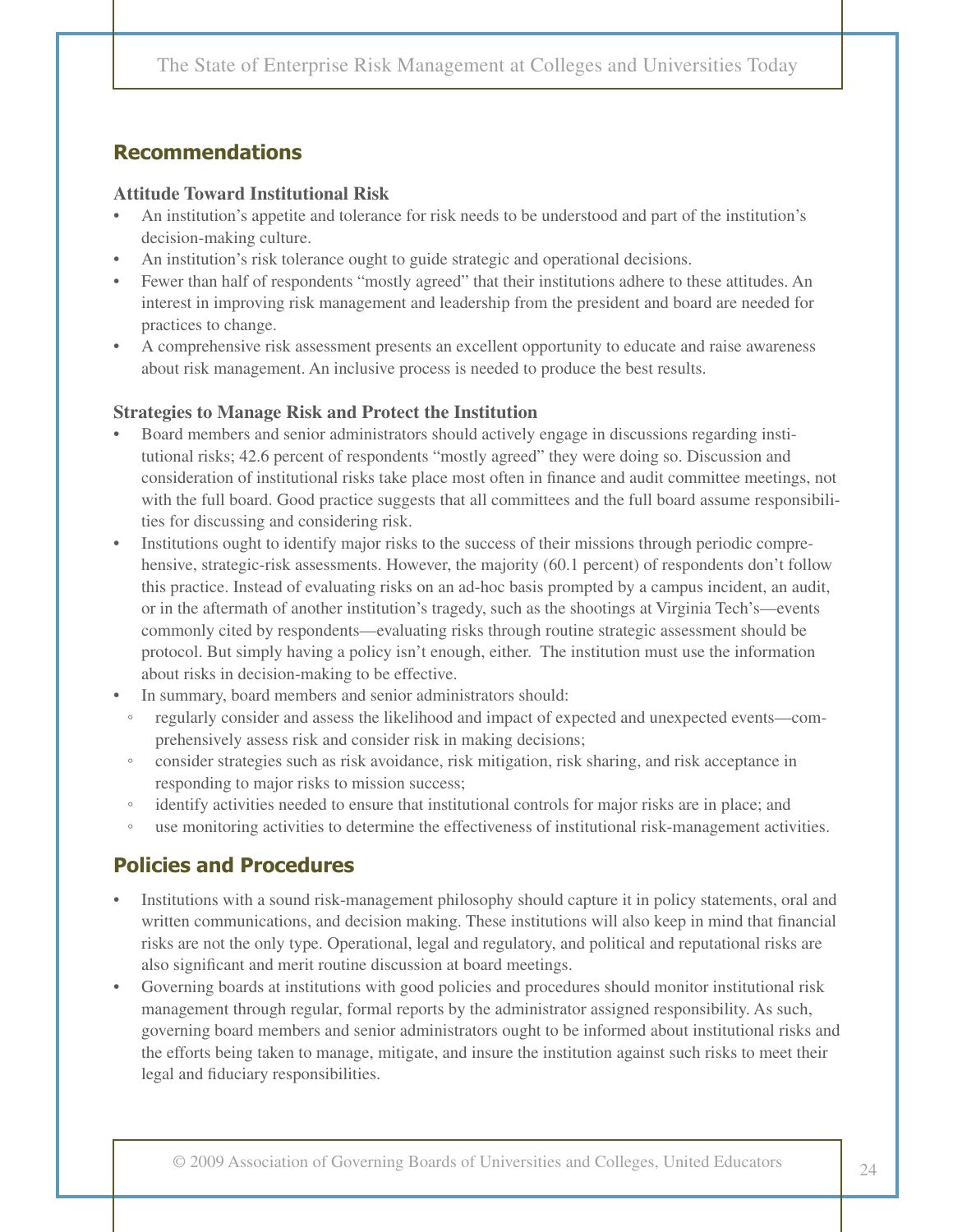# **Appendix: Sample Risk Assessments by Campus Experts**

Example 1: Occupational Health and Safety – Risk Summary Picture

# **Top Risks Top Risks**

#### **General exposures**:

- Employees/students injured as a result of acts of violence
- Environmental releases/excess exposure to physical, chemical, biological, ionizing and non-ionizing radioactive, and/or other workplace hazards result in faculty, staff, or student injury, illness or death
- Work being done by contractors and other non-university employees causes Injuries, illnesses, exposures to UW employees/students

**Decentralization of academic programs**: Decentralization, turnover, inexperience hinders control programs for injury prevention

**Employee protection & training**: Inadequate personal protection, training, monitoring, and emergency preparation for researchers, staff, and faculty cause short- and or long-term safety/health hazards, injury, illness or death

#### **Long term costs**:

- Increased costs and hazards due to limited consideration of environmental health and safety construction issues (e.g., codes, standards, accreditations) in renovation or new construction of labs or other facilities
- Insufficient NIH safety compliance regarding biosafety and animals leads to funding loss and capital costs

**Research factors**: Use of infectious agents or other hazardous materials without approval, adequate controls or monitoring causes disease/illness

#### **Systemic factors and strategic planning**:

- Insufficient resources to provide comprehensive oversight of workplace and research risks/ practices hinders research enterprise and ability to anticipate risks to employees, and students, resulting in injury or illness
- Insufficient process to deliberately and systematically identify health and safety risks leads to inadequate prevention and control of risks
- Research practices, risks, and/or lab-acquired illnesses result in negative media coverage and negative impact on image/fundraising/reputation

Notes: This chart is adapted from one published in the University of Washington's 2008 Enterprise Risk Management Annual Report. The chart in the report lists members of the risk-assessment work group at the top and has the categories in a different order.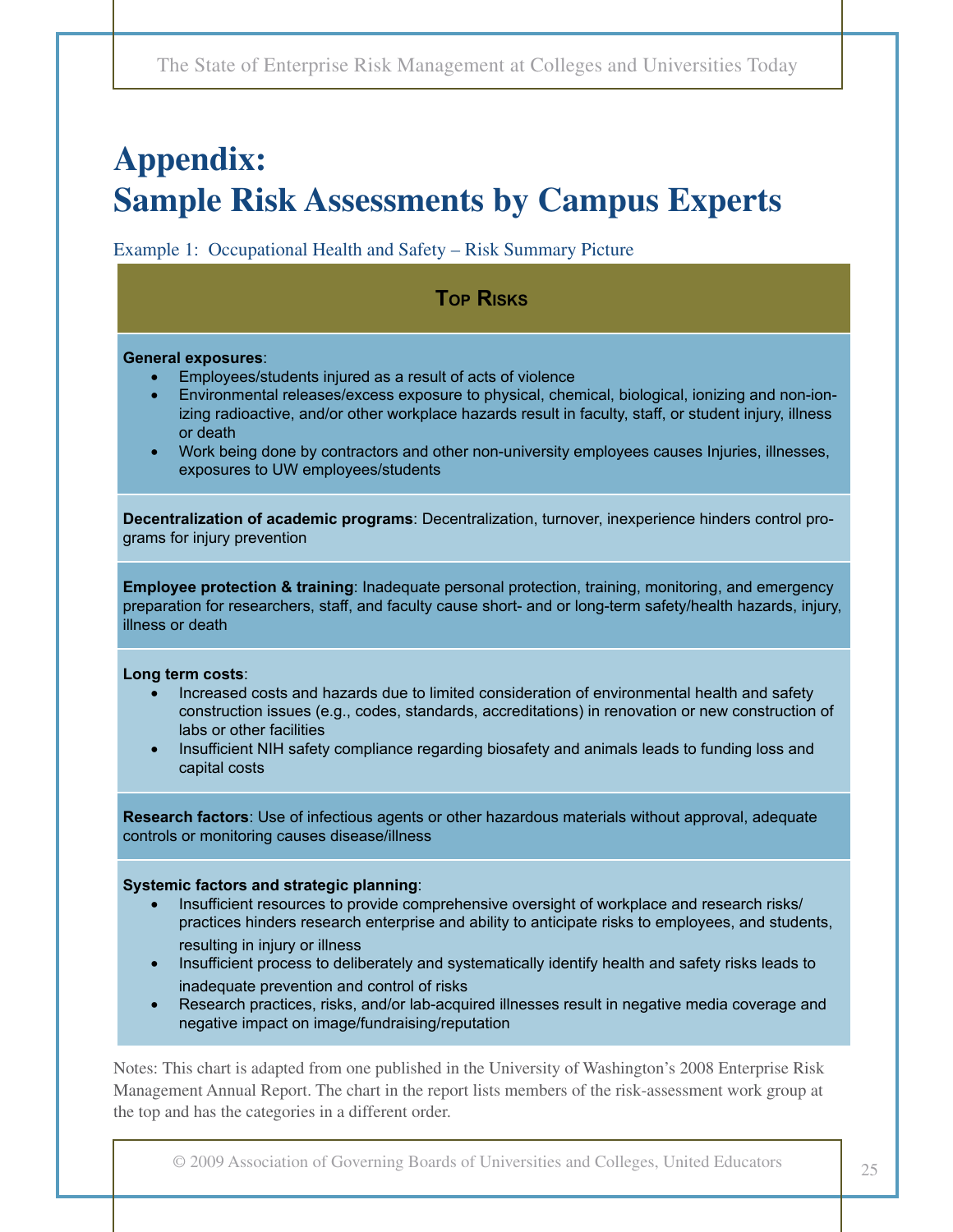#### Example 2: Pollution Risks

|                                  | <b>Risk Areas</b>                                                                                                                                                                                                                                                                                                                                              | <b>Risk Statements</b>                                                                                                                                                                                                                                                                                                              |
|----------------------------------|----------------------------------------------------------------------------------------------------------------------------------------------------------------------------------------------------------------------------------------------------------------------------------------------------------------------------------------------------------------|-------------------------------------------------------------------------------------------------------------------------------------------------------------------------------------------------------------------------------------------------------------------------------------------------------------------------------------|
| <b>Compliance</b><br><b>Risk</b> | Air quality (fires/smoke, toxins, second-<br>$\bullet$<br>hand smoke, fume hood exhaust, N2O,<br>ethylene oxide, diesel generators, odor,<br>greenhouse gases, carbon dioxide,<br>methane, paint spray booth emissions,<br>outdoor spraying)<br>Indoor air quality (odor, asbestos-con-<br>$\bullet$<br>taining materials, mold, radon, cleaning<br>chemicals) | 1. Air Quality: Air emissions exceed Air Oper-<br>ating Permit (AOP) limits<br>2. Indoor Air Quality: Dust contamination<br>during construction, renovation, remodels or<br>construction<br>3. Indoor Air Quality: Employee and/or public<br>exposure to indoor contaminants or odors<br>that cause acute or chronic health effects |
|                                  | Chemical use (storage, spills, waste<br>$\bullet$<br>management, pesticide use)                                                                                                                                                                                                                                                                                | 1. Chemical Use: Chemicals are stored or<br>managed improperly and result in accidental<br>release                                                                                                                                                                                                                                  |
|                                  | Contaminated soil and properties<br>$\bullet$<br>(purchasing, cleanup, selling, disposal,<br>people factors)                                                                                                                                                                                                                                                   | 2. Contaminated soils/properties: Improper<br>disposal of contaminated soils from con-<br>struction and remediation projects                                                                                                                                                                                                        |
| <b>Financial</b><br><b>Risk</b>  | Capital development and building main-<br>$\bullet$<br>tenance<br>Citations, fines, and lawsuits<br>$\bullet$<br>Electronic equipment, computers, bat-<br>$\bullet$<br>tery use (disposal)<br>Property purchasing practices<br>$\bullet$                                                                                                                       | 1. Lawsuits: Damage and injury claims for<br>exposure to hazardous materials or pollution<br>generated by university<br>2. Electronic equipment/computers/batteries:<br>Large waste stream with little or no disposal<br>options (e.g., use of leading edge or new<br>equipment/chemicals/construction materials)                   |
| <b>Operations</b><br><b>Risk</b> | <b>Permits and licenses</b><br>$\bullet$<br><b>Security</b><br>$\bullet$<br>Shipping and transportation of hazard-<br>ous materials<br>Work space<br>$\bullet$                                                                                                                                                                                                 | 1. Permits and licenses: Revocation of radio-<br>active materials license<br>2. Security: Unauthorized access or use of<br>restricted materials<br>3. Shipping and transportation of hazardous<br>materials: Public exposure to hazardous<br>materials and agents during transit                                                    |
| <b>Strategic</b><br><b>Risk</b>  | Investing in sustainable business prac-<br>$\bullet$<br>tices and partnerships                                                                                                                                                                                                                                                                                 | 1. Sustainable business practices and<br>partnerships: Liaison with wrong business<br>partner                                                                                                                                                                                                                                       |

Note: This chart is excerpted from *Enterprise Risk Management Tools for Self Assessment*, an excellent step-by-step guide created by the University of Washington that can be accessed at [www.ue.org/documents/University of Washington\\_ERM Self-Assessment Tools.pdf](http://www.ue.org/documents/University%20of%20Washington_ERM%20Self-Assessment%20Tools.pdf)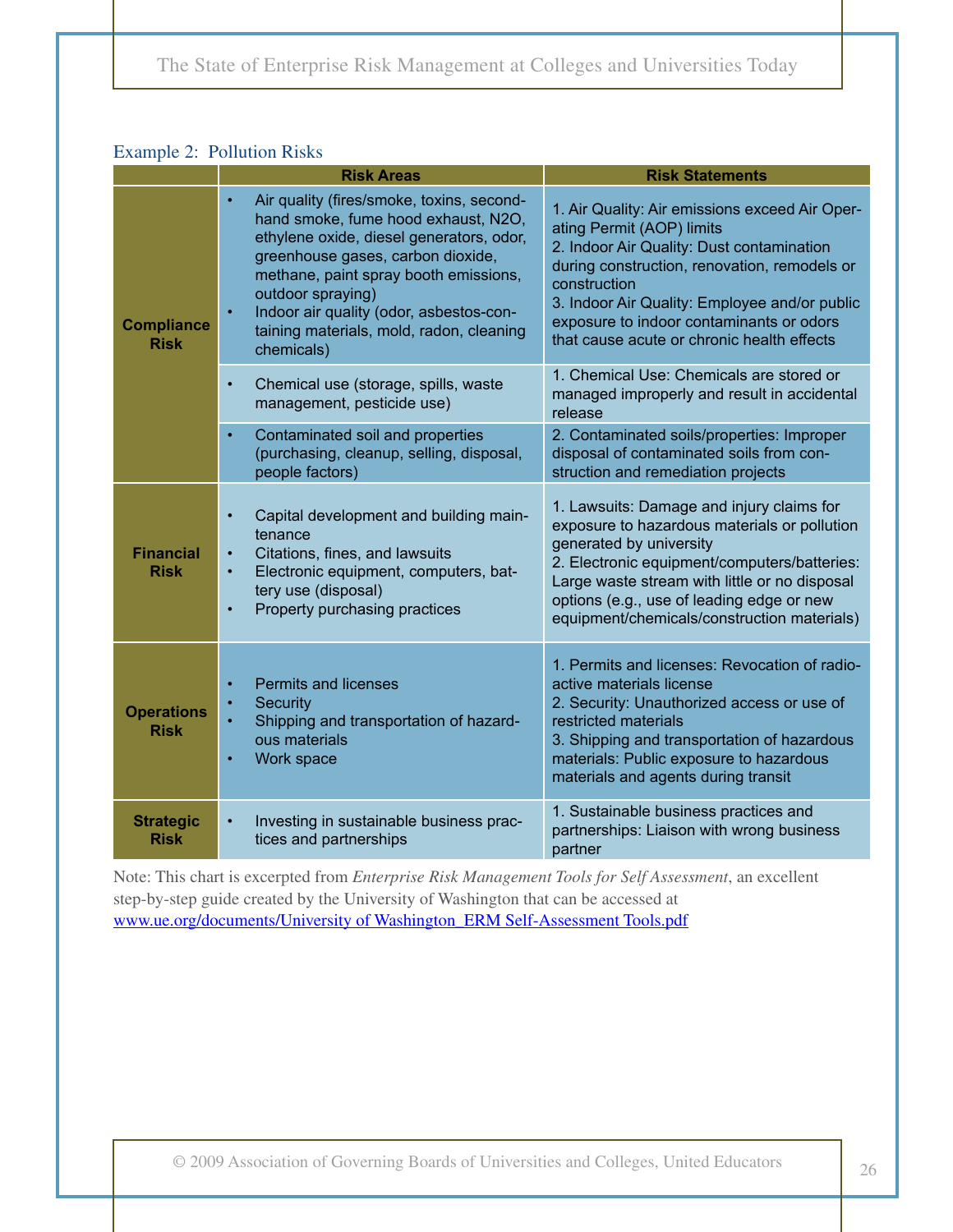| <b>Risk</b>                                                         | Probability<br>(1 to 5) | <b>Severity</b><br>(1 to 5) | <b>Priority Rating</b><br>(1 to 5) | <b>Elevated Attention?</b><br>$(Y \text{ or } N)$ |
|---------------------------------------------------------------------|-------------------------|-----------------------------|------------------------------------|---------------------------------------------------|
| Employee with unsupervised ac-<br>cess to children is sex offender. | $\overline{2}$          | 5                           | 3.5                                | N                                                 |
| Job applicants using false identities.                              | 3                       | $\overline{2}$              | 2.5                                | N                                                 |
| Job applicants misrepresenting<br>academic credentials.             | $\overline{4}$          | $\overline{2}$              | 3                                  | N                                                 |
| Employee handling significant funds<br>has history of credit fraud. | 3                       | 3                           | 3                                  | N                                                 |
| Users of campus vehicles have<br>poor driving records.              | 3                       | $\overline{4}$              | 3.5                                | N                                                 |
| Campus police officers have crimi-<br>nal records.                  | 1                       | $\overline{4}$              | 2.5                                | N                                                 |
| Researchers handling select agents<br>have criminal records.        | 1                       | 5                           | 3                                  | N                                                 |
| Employee with master key access<br>to buildings is convicted felon. | $\overline{2}$          | $\overline{4}$              | 3                                  | N                                                 |
| No procedure for handling negative<br>info learned in checks.       | $\overline{2}$          | $\overline{4}$              | 3                                  | N                                                 |
| Employees promoted into sensitive<br>positions not checked.         | $\overline{2}$          | 4                           | 3                                  | N                                                 |
| No follow-up checks of existing<br>employees.                       | 5                       | 3                           | $\overline{4}$                     | Ÿ                                                 |
| Existing employees in critical posi-<br>tions resistant to checks.  | 4                       | 4                           | 4                                  | Y                                                 |

#### Example 3: Faculty and Staff Background Checks

Notes: This table was developed by United Educators and is a compilation of procedures used at many colleges. The "priority rating" in column 4 is the average of columns 2 and 3. A priority rating of "4" or higher merits elevated attention.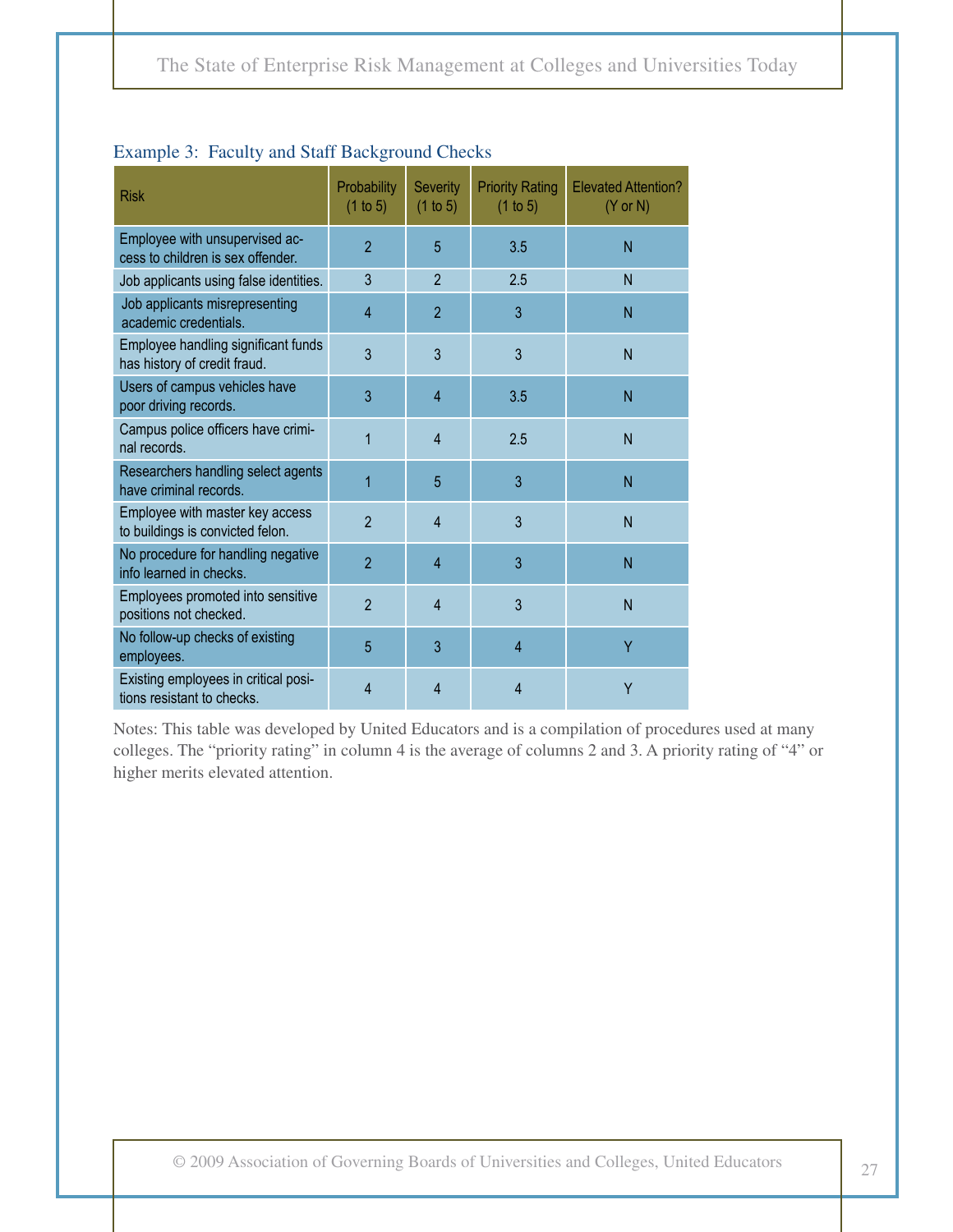# **Resources on Enterprise Risk for Colleges and Universities**

#### *Nine Easy Steps to Consider Risk in Budget Reductions* http://accounting.ucdavis.edu/

The budget reduction analysis tool developed by the University of California at Davis provides managers with a framework for considering risk when making budget cutting decisions. In "9 Easy Steps" managers are able to compare the benefits and risks of the options they identified to meet their budget reduction goals. Since budget reductions will most often result in reducing the number of personnel, the framework also provides a guide for best assigning responsibilities among the remaining staff.

#### *Creating a Risk Conscious Climate,* **by Rick Whitfield** http://usfweb2.usf.edu/uac/documents/RiskManagementArticle.pdf

This article by the former vice president for audit and compliance at the University of Pennsylvania (now executive vice president and treasurer at Pace University) analyzes how risk management can affect strategic planning in higher education. In addition, the article explores lessons that colleges and universities can learn about risk from the corporate world.

#### *Developing a Strategy to Manage Enterprisewide Risk in Higher Education* http://www.nacubo.org/documents/business\_topics/enterprisewide\_risk.pdf

This joint publication by the National Association of College and University Business Officers (NACUBO) and the consulting firm PriceWaterhouseCoopers was one of the first to examine changing conceptions of risk in higher education. The publication is divided into four sections: the definition of risk; the drivers of risk; implementing a risk management plan; and advancing the risk-management agenda further.

#### *Enterprise Risk Management Tools for Self Assessment* [www.ue.org/documents/University of Washington\\_ERM Self-Assessment Tools.pdf](http://www.ue.org/documents/University%20of%20Washington_ERM%20Self-Assessment%20Tools.pdf)

This guide created by the University of Washington provides step-by-step instructions in plain English on how to identify, assess, and mitigate risks. It includes numerous examples and provides guidance on how to conduct the process at either a basic, intermediate, or advanced level.

#### *ERM in Higher Education* http://www.urmia.org/library/docs/reports/URMIA\_ERM\_White\_Paper.pdf

This white paper published by the University Risk Management and Insurance Association (URMIA) provides an excellent introduction for colleges to enterprise risk management (ERM). It explains how to implement ERM on a campus and includes four cases studies of institutions that have adopted ERM.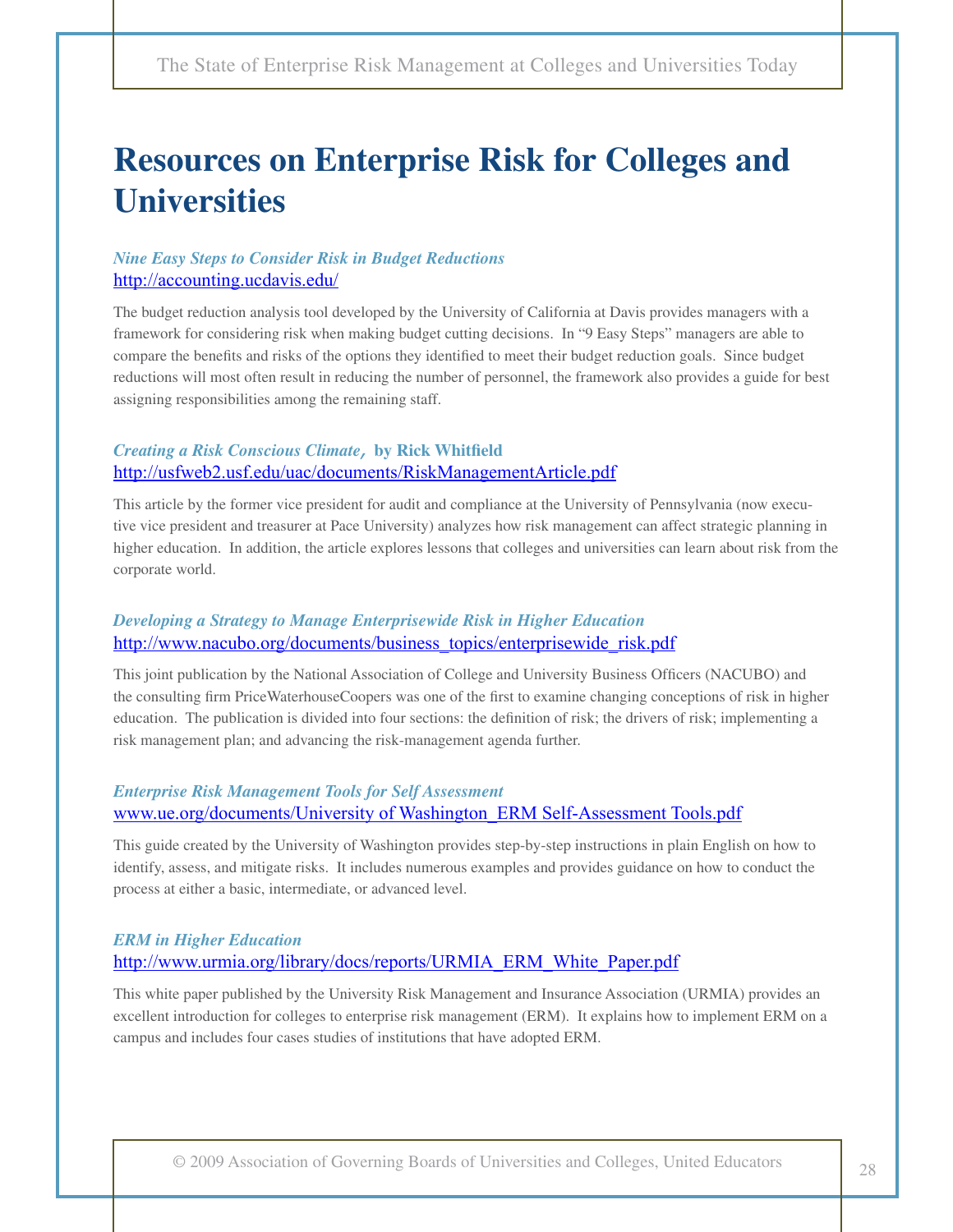#### *Measuring the Total Cost of Risk* https://www.urmia.org/library/docs/WhitePapers/TCOR\_WhitePaper\_20081114.pdf

This advanced URMIA white paper is primarily aimed at risk managers who want to quantify the total costs of specific risks. It contains a suggested methodology and a hypothetical case study to illustrate how the methodology works.

#### *Meeting the Challenge of Enterprise Risk Management in Higher Education* http://www.nacubo.org/documents/business\_topics/NACUBOriskmgmtWeb.pdf

This white paper arose out of a summit of higher education leaders hosted by NACUBO and the Association of Governing Boards (AGB). It describes the components of ERM, how to implement it, and the roles of the board and specific campus administrators in the process.

#### *Texas A&M – List of Risks* http://universityrisk.tamu.edu/AssessmentTool.aspx

Texas A&M University has made public its spreadsheets listing risks commonly found in nine functional areas of the institution. A tenth spreadsheet serves as an index file to guide users to the appropriate Excel workbook and tab.

#### *University of Minnesota Heat Maps* http://www1.umn.edu/audit/HeatMapSummary.html

The University of Minnesota has made public its "heat maps," which evaluate risks in various categories based on the probability of the risk occurring and the severity of its impact.